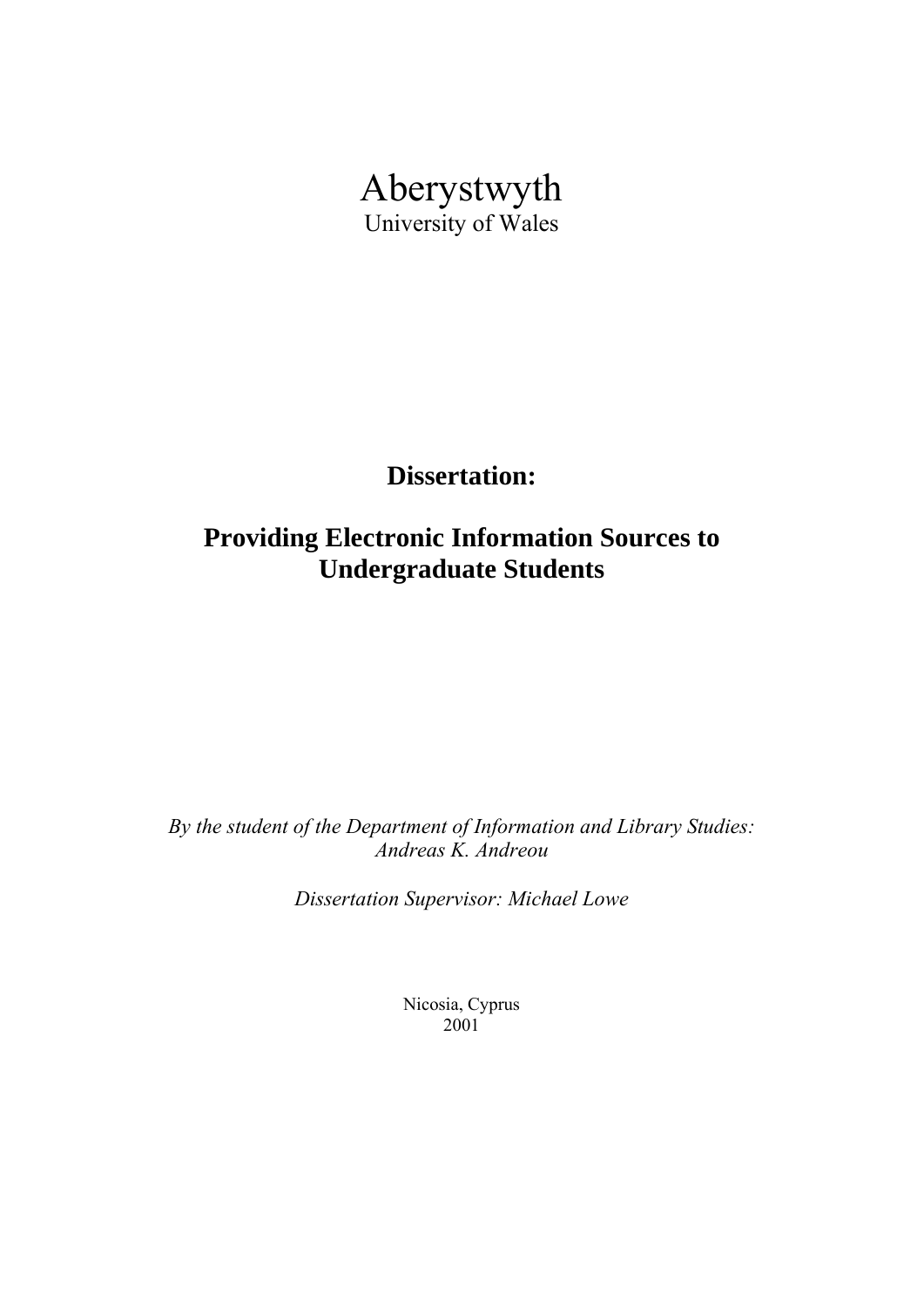# **Contents**

| <b>Summary</b>                                                                                                                | $\mathbf{1}$<br>$\overline{2}$ |
|-------------------------------------------------------------------------------------------------------------------------------|--------------------------------|
| <b>Introduction</b>                                                                                                           |                                |
| <b>Chapter 1: Electronic information sources</b>                                                                              | 4                              |
| - Historical aspects                                                                                                          | $\overline{4}$                 |
| - Electronic information sources in academic libraries                                                                        | 6                              |
| - Advantages of using the electronic information sources                                                                      | 10                             |
| - Disadvantages of using the electronic information sources<br>- Essential elements for the use of the electronic information | 10                             |
| sources                                                                                                                       | 11                             |
| Chapter 2: Educating the students on how to use effectively the electronic                                                    |                                |
| information sources of the library                                                                                            | 12                             |
| - The importance of educating the library users                                                                               | 12                             |
| - Aims and objectives of the education                                                                                        | 14                             |
| - Educational methods                                                                                                         | 15                             |
| - Observations and suggestions from academic librarians                                                                       | 17                             |
| - The role of the librarian                                                                                                   | 18                             |
| Chapter 3: Evaluating the use of electronic information sources and                                                           |                                |
| the education given to the users                                                                                              | 20                             |
| - Why is the evaluation is important?                                                                                         | 20                             |
| - Aims and objectives of the evaluation                                                                                       | 20                             |
| - Research methodology                                                                                                        | 21                             |
| Chapter 4: How an academic library should provide the electronic                                                              |                                |
| information sources to undergraduate students                                                                                 | 24                             |
| <b>Acknowledgements</b>                                                                                                       | 25                             |
| <b>List of Acronyms</b>                                                                                                       | 26                             |
| <b>Bibliography</b>                                                                                                           | 27                             |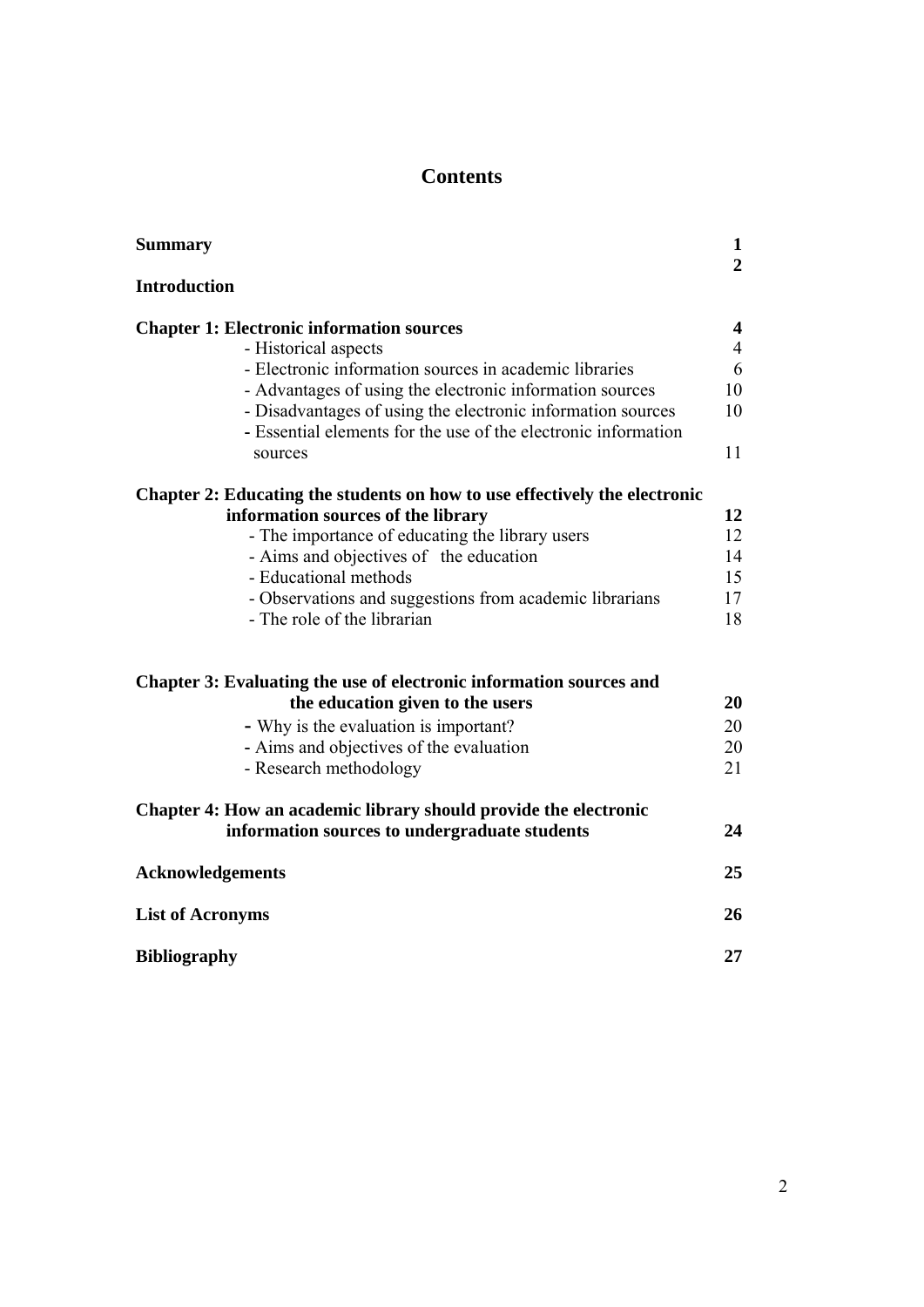# **Summary**

The electronic information sources have become an integral part of the library services and they have a crucial role to play in the higher education. Undergraduate students depend their studies on electronic sources. However, electronic information sources cannot be used effectively without the necessary training by the library. The right instruction should be given to students on how each electronic source should be used. The evaluation of the information electronic sources though a survey on the students´ opinion is of equal importance. The survey can help the library to find the real educational needs of the students as regards the electronic sources, to discover any possible weaknesses in the whole process and to improve its electronic services.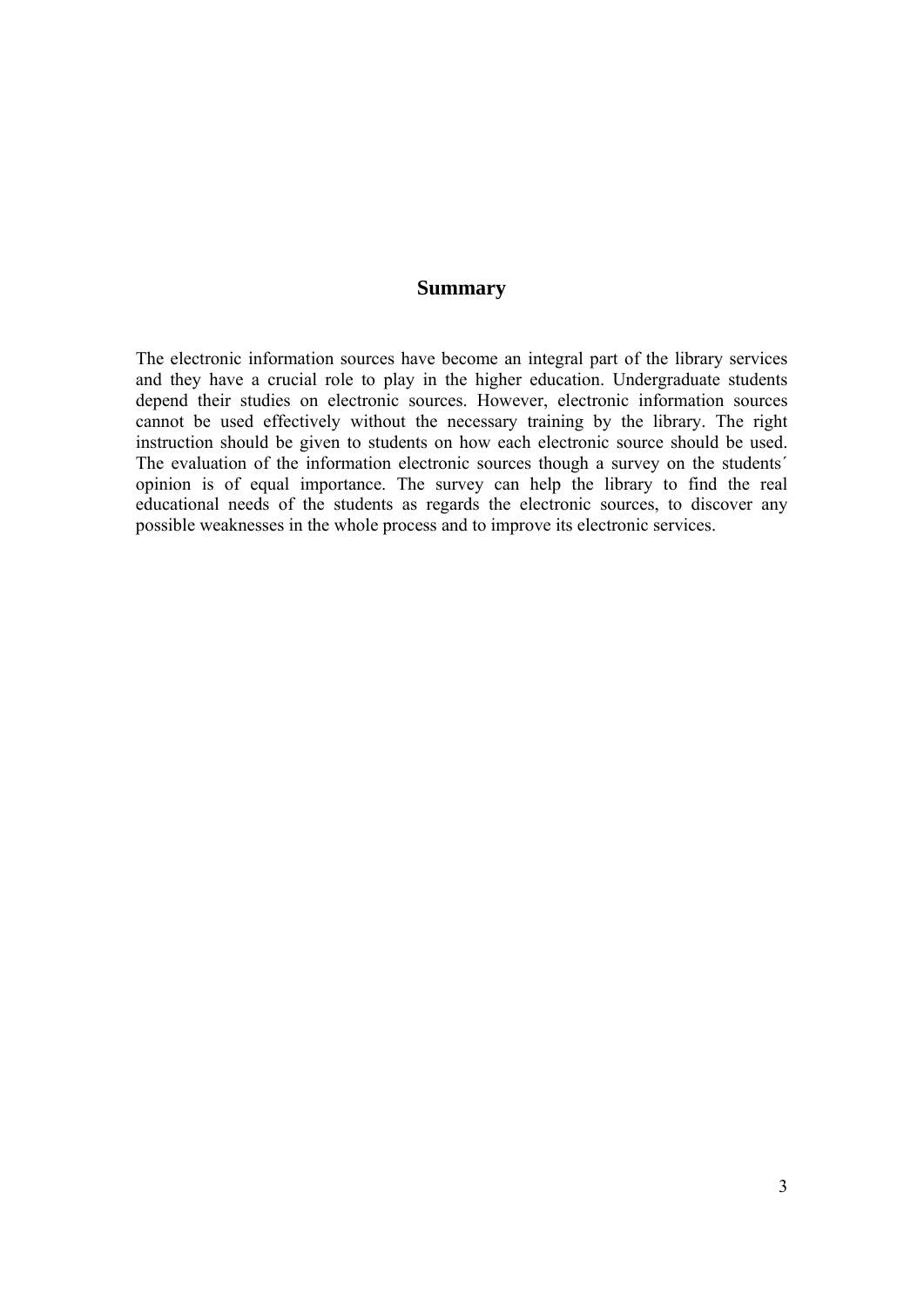# **Introduction**

There is no doubt that information technology has invaded our life and affected it in different ways. Over the course of the last decade computers have become a commonplace and they impinge on many facets of life. Academic libraries, as one of the main sources of information for years, have also been affected with important results.

University libraries all over the world reconsider their role in order to keep pace with the new technology and the new needs of their users. Libraries using the new technology have converted a lot of their traditional information sources to electronic. These electronic sources can be a very useful and powerful information tools if they are provided to the students with the necessary education.

The ultimate aim of this dissertation is to discover which is the appropriate way for an academic library to provide electronic information sources, effectively, to its undergraduate students.

The electronic information services which an academic library offers is considered in this dissertation as a complicated procedure which involves: a) the provision of the necessary electronic information services to students, b) the education of the students on how to use effectively these sources, and c) the evaluation of both the use of the electronic sources and the education (and instruction) given to students. In order to find the appropriate way for an academic library to provide its electronic sources to students, we have to examine analytically and find how all the above factors should be realised.

Chapter 1 starts with some historical aspects which will help reader to understand how and why academic libraries have included the information electronic sources in their collections. This chapter continues by offering an analysis of the role of the most common electronic information sources in academic libraries describing their use and showing their importance.

In chapter 2 it is investigated why it is important for academic libraries to educate their students, and various educational methods are analysed. In the same chapter is also considered the new role that librarians should play in the environment of the electronic library.

Chapter 3 is dedicated on how the library should evaluate the electronic information sources as well as the educational methods and the instruction that it provides to the students. In this chapter it is described how an academic library can investigate its users real needs through a survey. The final answer is given at the end, in Chapter 4.

Primary and secondary data for this dissertation have been collected with the following methods: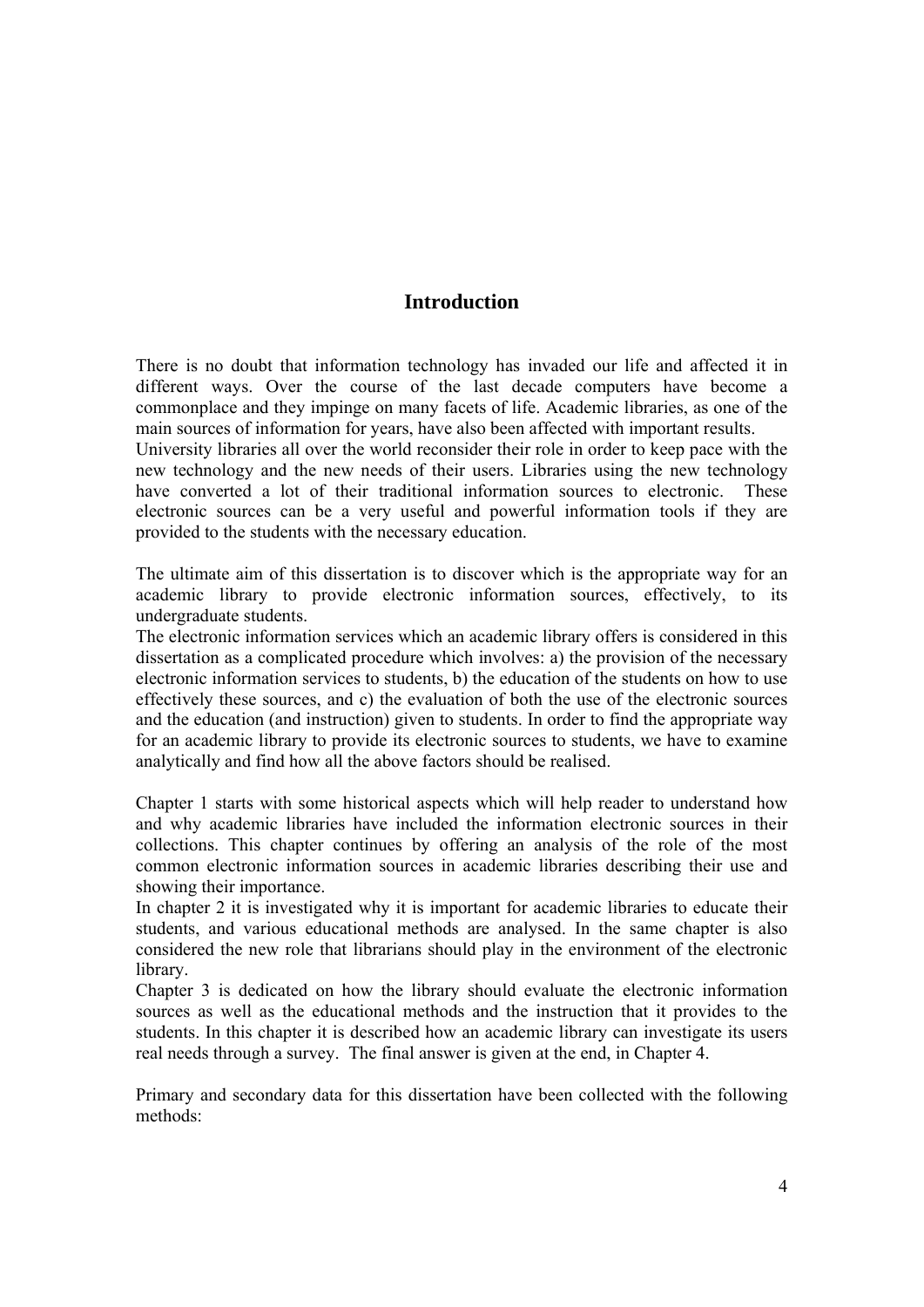- 1. Unstructured interviews. Discussion with six academic librarians who work in the electronic information sources department and with librarians who are responsible for educating students and giving them instruction. These librarians work for University and Collage libraries in Cyprus and Greece and they were chosen because they considered as very experienced and successful in their field. Through unstructured interviews the above librarians were asked to give their critical comments on the importance of electronic information sources and the education that libraries should provide to the users. All opinions, observations and suggestions were written down, evaluated and been processed properly in order to become parts of this dissertation.
- 2. Literature research. The literature research has been done in Thomas Parry Library (the Library of the University of Wales at Aberystwyth) and in the University of Cyprus Library. The literature research includes books and articles from the collection of these two libraries as well as electronic documents that have been gathered from the electronic sources of the above libraries and via the Internet. The materials that have been used in this work were carefully selected among others.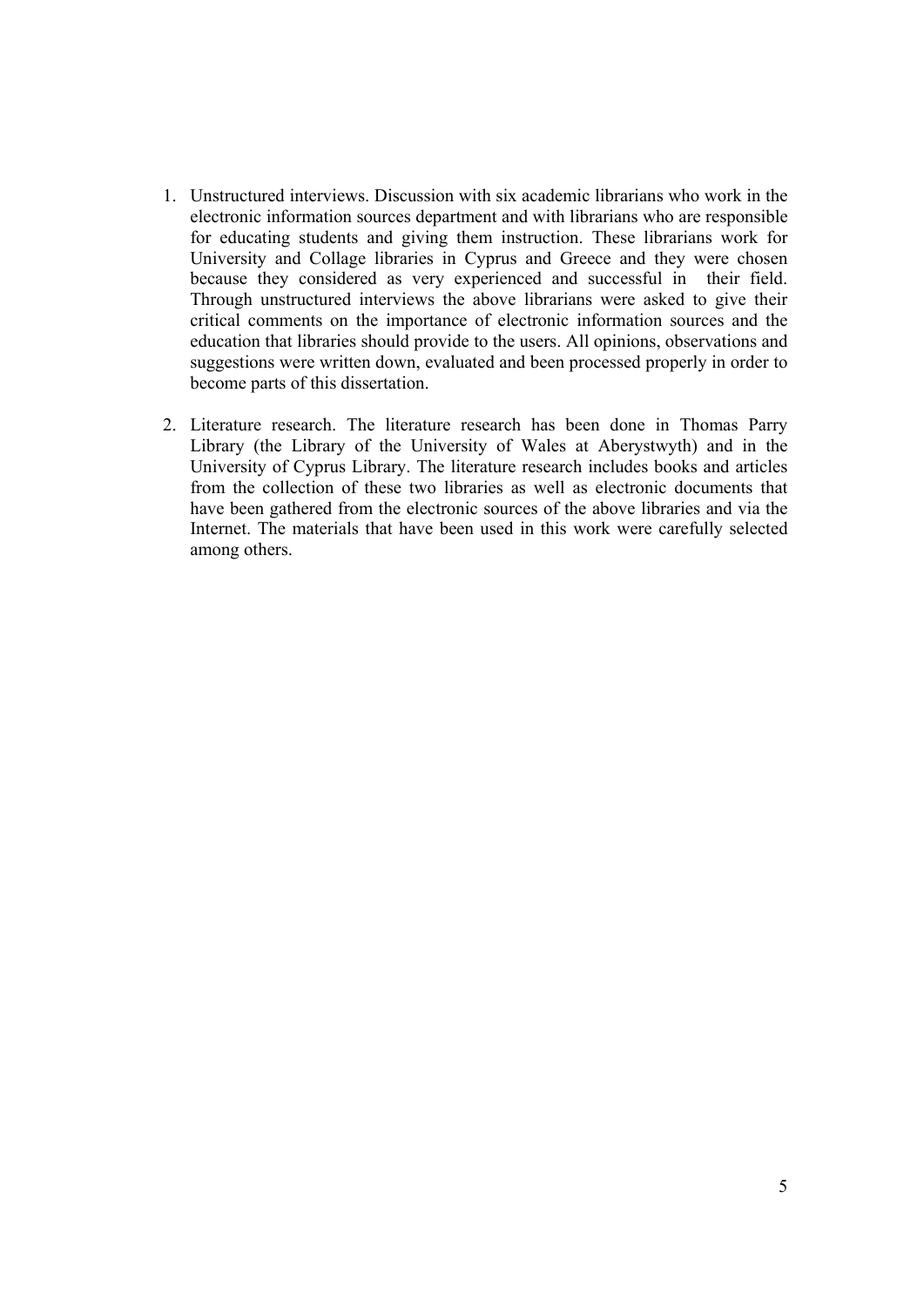# **CHAPTER 1:**

# **Electronic information sources**

#### **Historical aspects**

The role of an academic library is to support the educational work and to fulfil all the educational and informative needs of the university community (students, academic and administrative staff). The information sources that academic library have collected through the centuries were mainly the printed material (books, periodicals, newspapers, maps, etc.). The development of the new information technology naturally affected the society and the way that people think and act. Undoubtedly information technology affected the higher education system and the academic library's operations and services. At the beginning, libraries included in their equipment a simple computer to use it as a database to keep their book records. This electronic database had replaced the traditional card catalogue. Gradually libraries were depending on the computer for all their operations (acquisitions, cataloguing, circulation, etc.).

Within the last few years a number of changes in the higher education sector are observed which have exerted pressure upon the traditional role of the academic library. The most remarkable ones are the following:

- Rapid growth in student number (without a relative increase in the number of library and information services staff).
- Growth in non-traditional students (e.g. mature part-time and distance learning students) who have different needs and expectations from the traditional eighteenyear-old school leaver.
- Inflation in the cost of printed materials.
- Growing number of academic publications.
- Rapid flow of ideas and information especially via the Internet.
- Falling library budgets as a percentage of the total institutional budget.
- Changes in teaching and learning methods, towards a greater emphasis on student centred learning.
- Information Technology *(IT)* developments.

The increase in the amount of electronic information sources available has been significant within the environment of academic libraries. As a result there is a demand for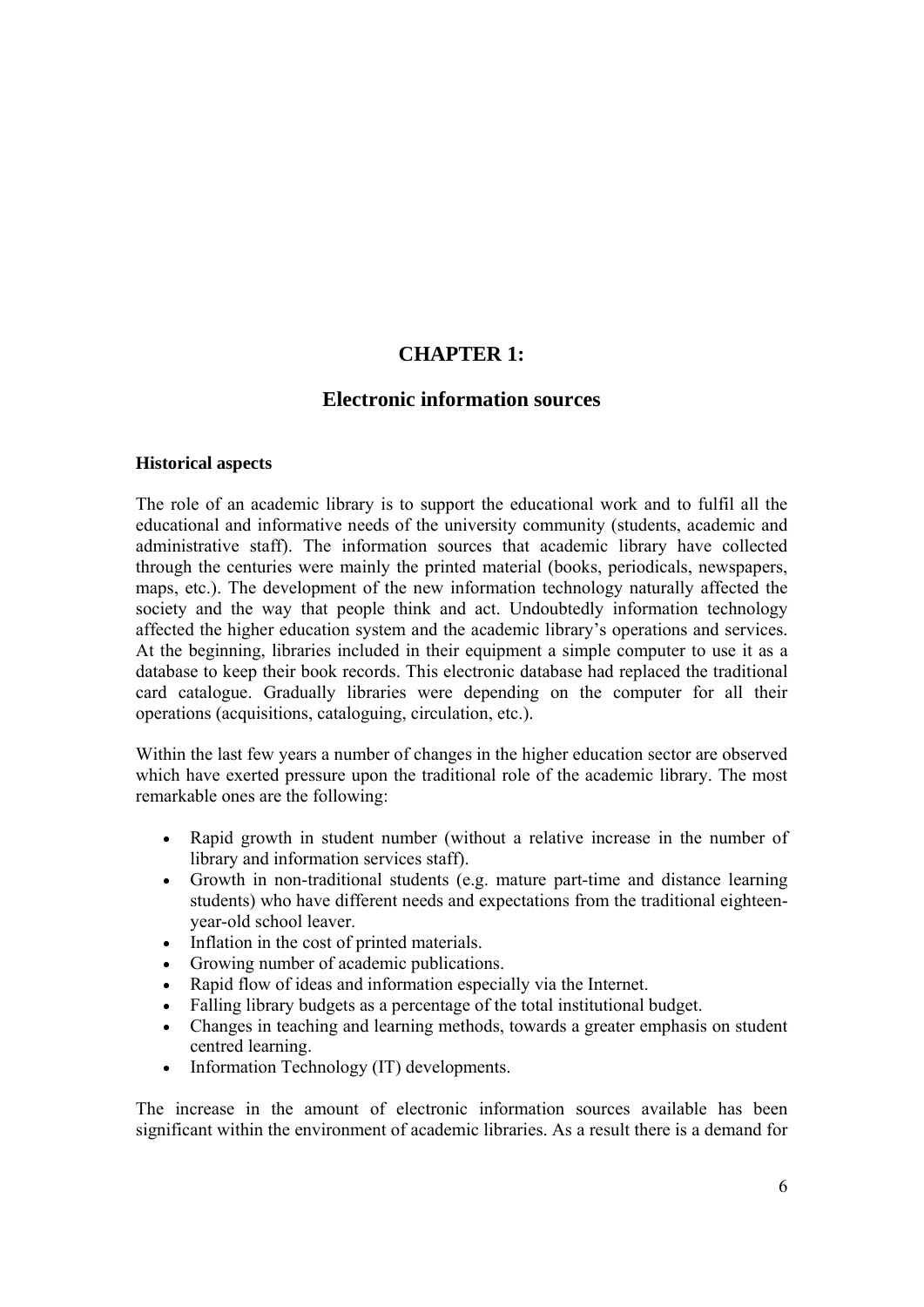information skills training for both staff and students. Additionally the emphasis in the academic libraries is moving to the networked information and the provision of access rather than holdings. Nowadays the academic libraries try to provide quality services to their students using the new technology. The electronic information sources are part of the library enhancement programmes.

At the beginning electronic information sources were simply pointers to print-based material (such as books and journals) and they were giving only bibliographical information to the students. Gradually, electronic information sources started also to provide students with full text information (through electronic articles and web pages via the Internet). Thus, electronic information sources became essential for the university studies and the academic library became electronic.

According to Lucy Tedd "*the phrase electronic library as well as others such as digital library, virtual library, networked library, library without walls and sometimes hybrid library, are often used to describe the developments in information and communication technologies (ICT) in information and library services*."1

In parallel with the development of the information technology and the fast spread of the Internet some completely new applications appeared. These new applications had mostly to do with search services and were the Online Public Catalogue (OPAC), the Compact Disk Read Only Memory (CD-ROM) and the search engines on the Internet.

The new information technology and especially the Internet have provided a great opportunity for improved global communication.

As the role of the information technology increased, it was necessary for libraries to act and communicate globally. Networking came to solve this problem. With their several computer systems libraries can be linked together in order to share their resources. At the same time different commercial organisations have developed high quality services offering to the libraries comprehensive library management systems, CD-ROMs and other powerful online services via the Internet.

Academic libraries, considering the cost of their subscriptions and the space problem that almost every library face, adopted a new policy. They started to cancel subscriptions of big multi-volume works (e.g. serials) and to buy new electronic services (electronic journals, online databases, etc.).

Of course, the increasing use of electronic information services in academic libraries has produced the need of new recourses.

The Joint Information Systems Committee of UK argues: "*At a time of rapid technological and educational change, and uncertainty as regards the economics of the information industry, there are great advantages in sector-wide initiatives which ensure that Higher Education loses no opportunity to take advantages of the extended range of electronic information resources which become available. Acting collectively, Higher Education can enjoy the benefits of lower costs, strategic partnerships and nationally-*

<sup>&</sup>lt;sup>1</sup> Tedd, Lucy A. *The Electronic Library.* (3<sup>rd</sup> ed. Aberystwyth: Department of Information and Library Studies, University of Wales Aberystwyth, 1999), p.1.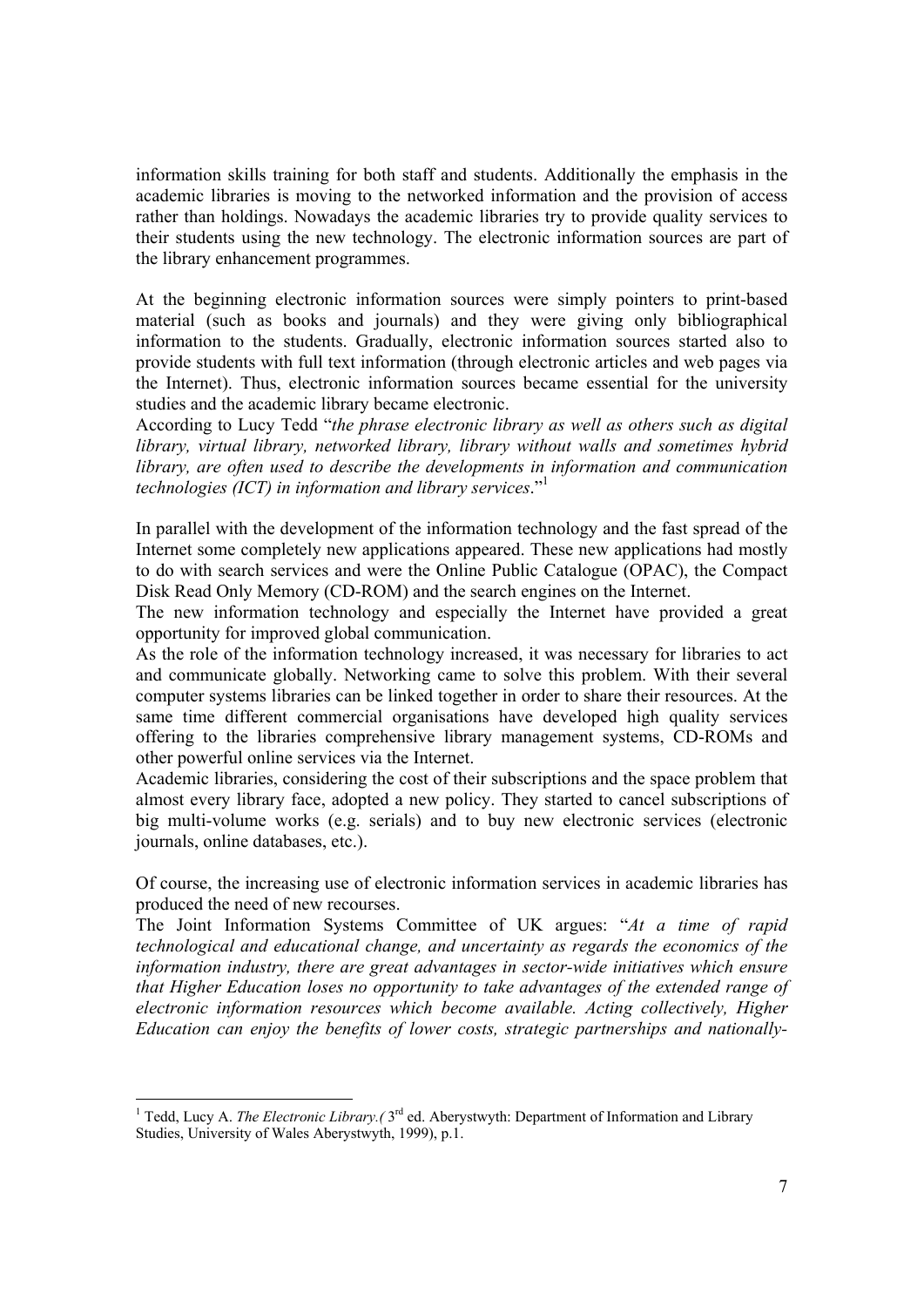*focused external collaboration, while it can also experiment with innovative models of service delivery and charging*."1

No academic library is considered as modern if it is not automated and if it does not provide some basic electronic information sources such as the OPAC, CD-ROMs and Internet to its students.

#### **Electronic information sources in academic libraries**

Electronic are the sources that provide information in an electronic and/or digital format. These sources are usually provided either on a CD-ROM or online (via a network or the Internet) and the user can use them though a Personal Computer (PC). Every modern academic library should have as a mission to ensure equity of access to information for all its users. Students must be able to use the library in order to get access to an everincreasing amount of electronic sources.

Generally, there are three main kind of information that the electronic sources provide to users:

- Library catalogue information. This information can be gathered through the Online Access Public Catalogue (OPAC) and basically are bibliographical entries of books, journals and other library material. These entries include bibliographical references about each library holding and about its current status. After the user finds a record of item that interests him, he should go and get the actual item from the shelves of the library in order to gather physically the information resource.
- Bibliographical data. Online bibliographical databases (via the Internet or on CD-ROMs) include bibliographical references and citations to books, journal articles and other material. After the user finds a bibliographic record or citation that interests him, he should go to the library catalogue to search if the specific item exists in the collection of the library. If it does not exist, he can either order it by interlibrary loan (from another library) or search for it in a full text database (in the case of a journal article, for example).
- Full-text documents. The full text of a document can be gathered through an online database via the Internet, through a web page on the Internet, or through a CD-ROM database. These documents could be newspaper articles, journal articles, government publications, a specific chapter of a book or even (in some special databases) the whole book in electronic format. The electronic full text document may also includes pictures, charts, diagrams or photos and the user can

<sup>&</sup>lt;sup>1</sup> An Integrated information Environment for Higher Education: Developing the Distributed, National *Electronic Resource (DNER).* Hp. 2000. Online. Joint Information Systems Committee. Available: http://www.jisc.ac.uk/cei/dner\_colpol.html. 12 Aug. 2001.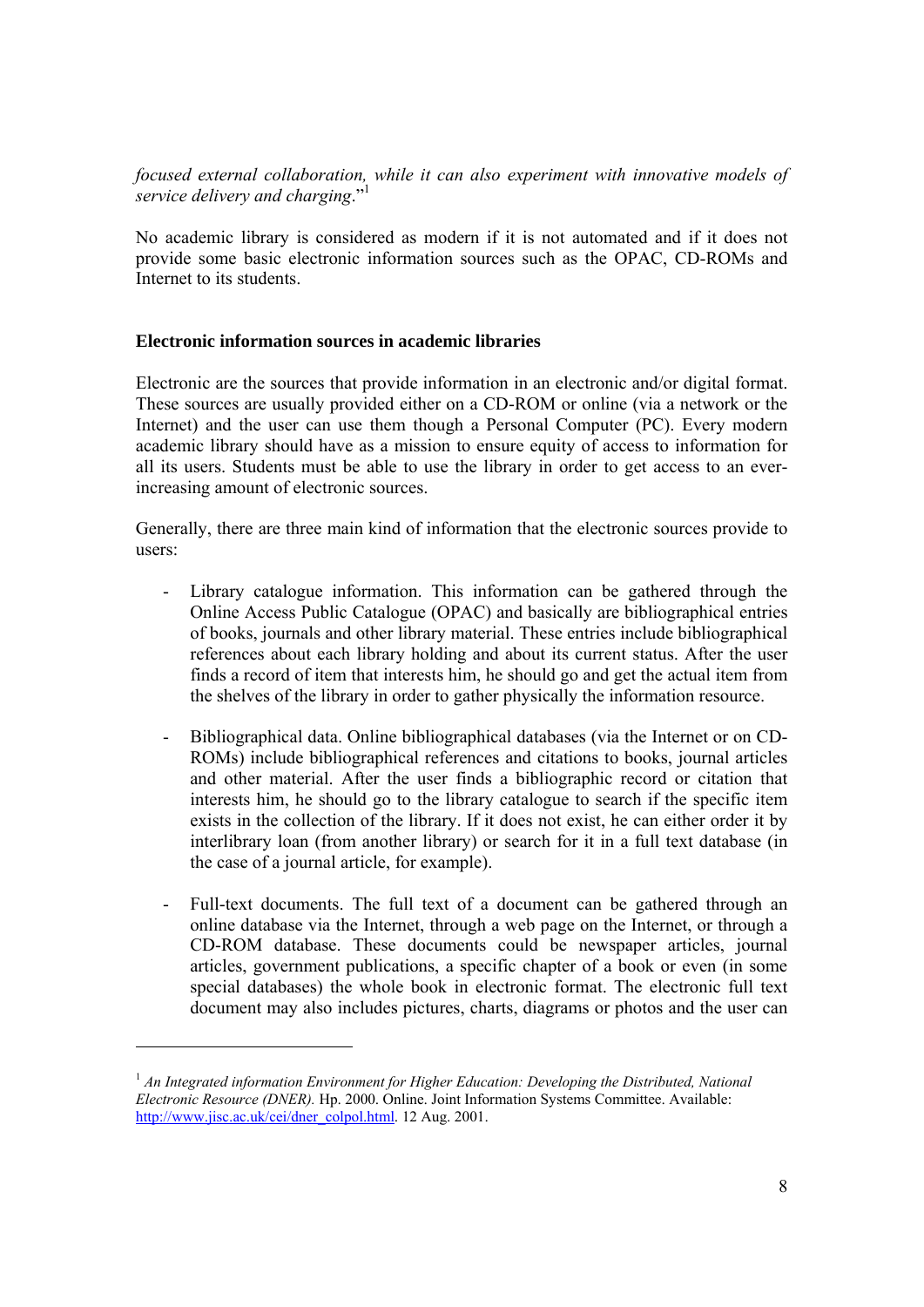read the electronic document from the screen of his PC or print and read it in a paper format.

The most common electronic information sources that undergraduate students can find and use at the university libraries are:

1. Online Public Access Catalogue (OPAC). The OPAC is the library's computerised catalogue and is available to anyone using the library through computer terminals, which are usually installed for this purpose in the library building. Access to online catalogue may also be provided through a web-OPAC allowing people outside of the university campus (or even from another country) to have access to the catalogue of the library via the Internet. OPAC allows the user to search for a specific item or to search for information about a subject. Through the OPAC students can make searches with the author's name, the title of a book, the subject, with keywords or with a combination of all the above. The OPAC shows if a specific book exists in the library and gives information about its status at the specific time (if the book is on the shelves, or on loan, or if it is reserved by someone else, etc.). Some OPACs also allow the students to check their own account, to reserve a book, to renew their holdings and to communicate with library staff (by sending messages).

There are different kinds of OPACs that someone can find in an academic library with a variety of usages and abilities. An OPAC may operate in a Disk Operating System (DOS) environment, it may be a window based OPAC (operating in a widows environment), or it may be a web-OPAC (operating in the web via the Internet). A new trend that has been shown up from some libraries is to develop their OPAC in to a virtual library by providing digitalised documents (except from the bibliographical records) though it.

2. Compact Disk Read Only Memory (CD-ROM). Most of the university libraries include multimedia and databases on CD-ROMs in their collections. Some CD-ROMs are very attractive to the students because they can combine the information they provide with voice, picture and movement. In the indexes of a CD-ROM database someone can easily and quickly find the information he is looking for among a wide range of data and information. The above characteristics have made the CD-ROM very popular to the users. Most libraries use CD-ROM towers (servers that give the ability to a number of students to use the same CD-ROM at the same time) or they network their CD-ROMs in order to face the increased demand from the users.

Some of the most common CD-ROMs that someone can find in an academic library are the following:

- ABI/Inform
- Econlit
- ERIC (Educational Resource Information Centre) CD-ROM
- Humanities Index
- The Philosophers Index
- Bookfind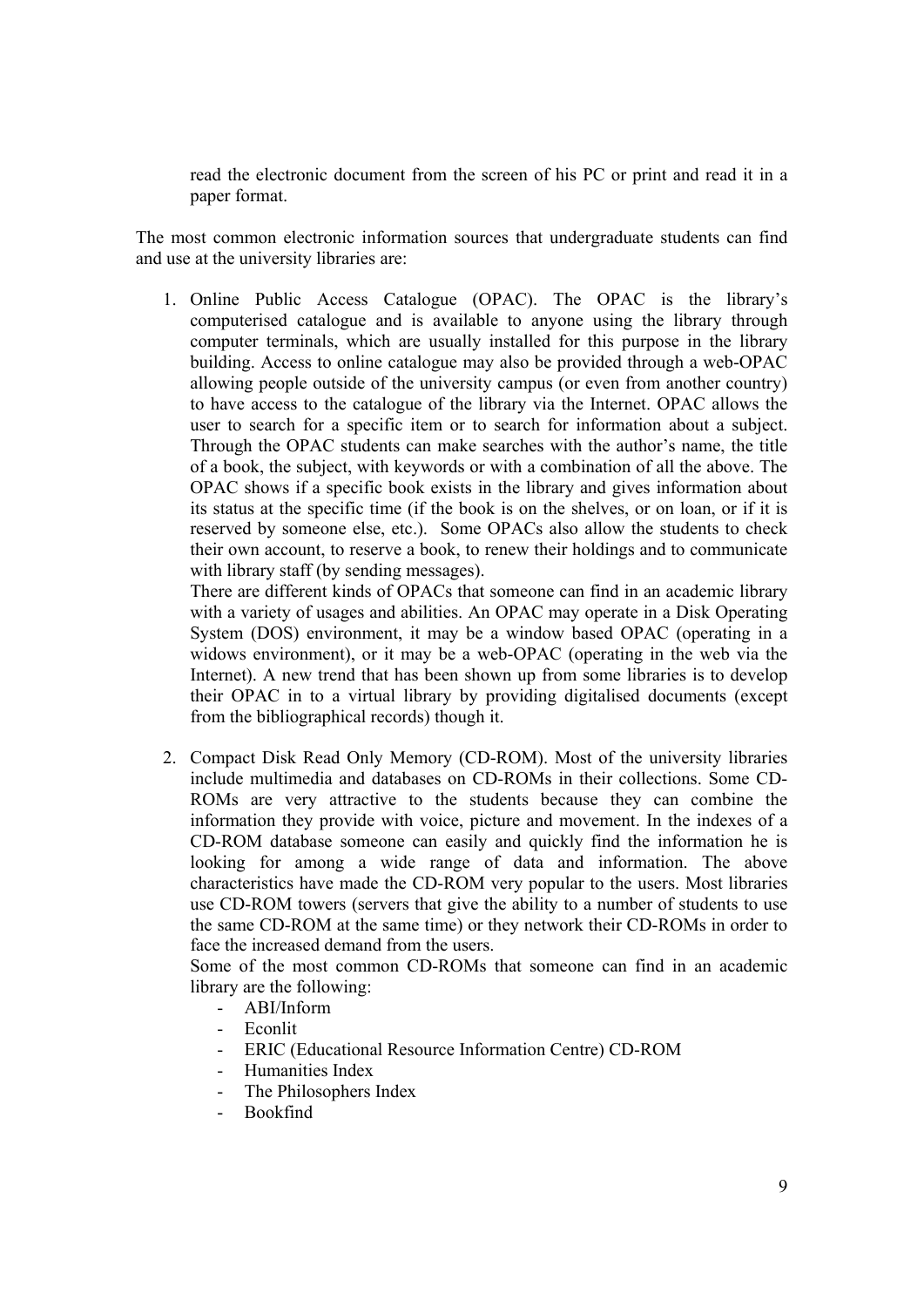3. Online databases via the Internet. Most of the university libraries are subscribers to online databases via the Internet. These databases allow students the quick and easy search and the retrieval of bibliographic results, abstracts and full text articles. Most of these databases can be accessed from the university campus though the Internet Protocol (IP) addresses of the university, or through a login and a password that the library provides to the users in special occasions.

Some examples of online databases via the Internet that academic libraries provide to students are the following:

- Bath Information and Data Services (BIDS): http://www.bids.ac.uk
- The Dialog Corporation: http://www.dialog.com
- OCLC FirstSearch: http://www.oclc.org
- Questel ORBIT: http://www.questel.orbit.com
- LEXIS-NEXIS: http://www.lexis-nexis.com
- SearchBank ( by InfoTarc): http://infotrac.galegroup.com/
- 4. Electronic journals and electronic books. The journals and the books that provide their full text documents in electronic format are called electronic. These documents can be accessed from a PC. Lately, a lot of journals use to be issued in electronic format. The trend for the biggest publishing organisations is to provide their journals (and) electronically. Some of the traditional journals, although they continue to be issued in a paper format, they also provide their articles in electronic format. Additionally, new electronic journals, magazines and newspapers appear every day in the Internet. Some of them give a free access where some others need a subscription. Electronic publications can add more value to a publication by including colour, high quality graphics, searching facilities, multimedia presentations and direct links to other related electronic material.

The issue is totally different from the electronic books. The most databases of electronic books that someone can find in the Internet include old or rare books and other publications, which are not affected by the copyright law. The digitisation of a book can be used for other special purposes as well. Blind and visually handicapped readers, for example, can "read" electronic text either vocally (with the help of a special software) or by touch (with the help of a Braille display especially designed for this purpose). The digitisation of a book or a manuscript can also protect it from a heavy use, especially if it is unique or rare. The electronic text of the book or the manuscript can be provided to users either online through the Internet or on a CD-ROM.

A small sample of electronic journals is the following:

- Academic Psychiatry: http://ap.psychiatryonline.org/
- Educational Studies in Mathematics: http://www.wkap.nl/journalhome.htm/0013-1954
- Food Control: http://www.elsevier.nl/locate/issn/09567135
- IFLA Journal: http://www.ifla.org/V/iflaj/index.htm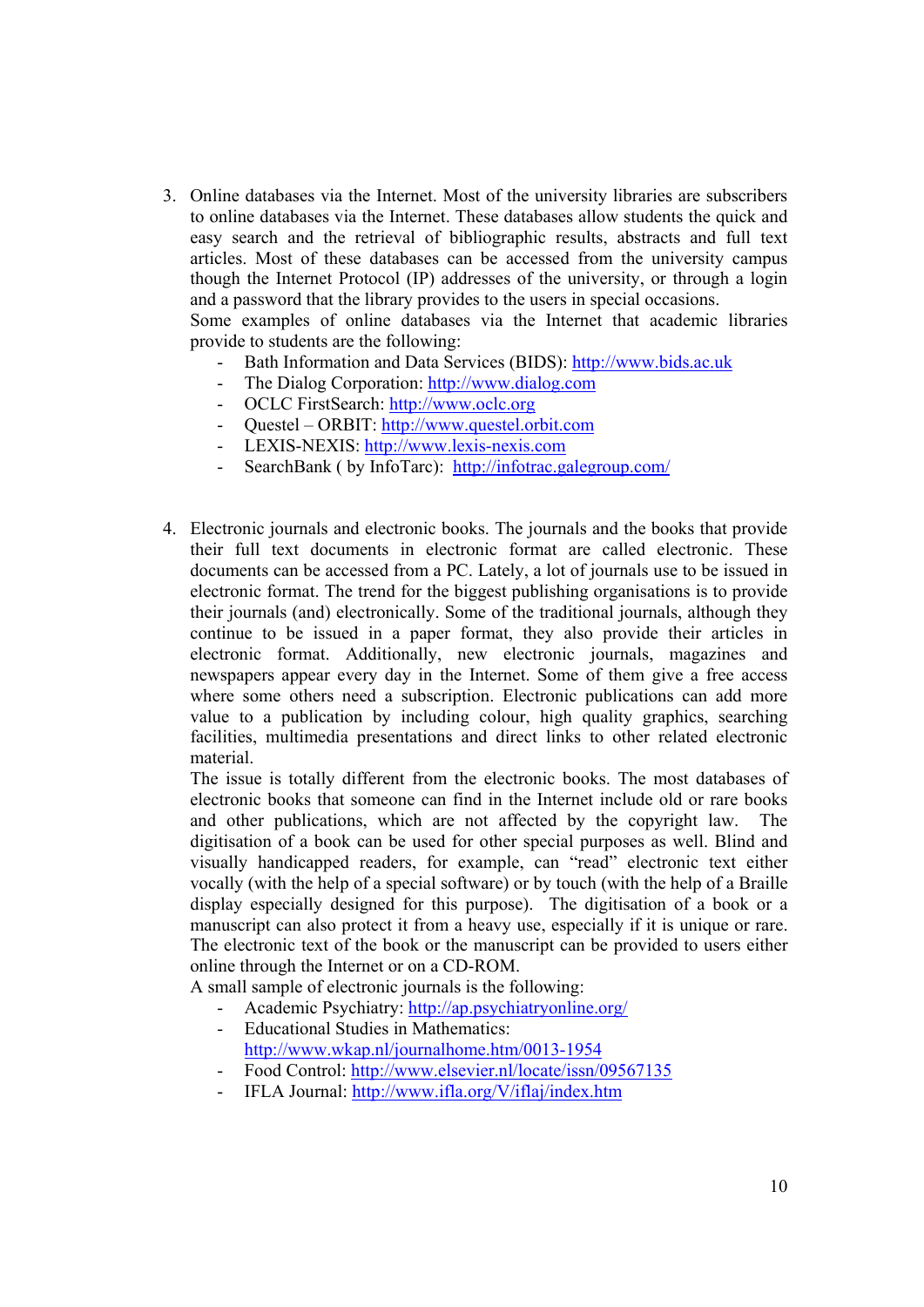- Library Philosophy and Practice: http://www.elsevier.nl/locate/issn/09567135
- A few samples of electronic book databases are:
	- Antique Books Library: http://www.antiquebooks.net/library.html
	- Books in the Victorian Web: http://landow.stg.brown.edu/victorian/misc/books.html
	- The Complete Works of William Shakespeare: http://tech-two.mit.edu/Shakespeare/works.html
	- The On-Line Books Page: http://www.digital.library.upenn.edu/books/
	- Virtual library for Library and Drama: http://vl-theatre.com/list4.shtml
	- WWW Virtual Library: http://vlib.org
- 5. Internet. A number of different kinds of facilities and information services are offered over the Internet. Electronic mail (e-mail), telnet protocol, File Transfer Protocol (FTP), Hyper Text Markup Language (HTML) and the World Wide Web (WWW) are only some of the tools that have been developed in the Internet to help the user to find, transmit and retrieve information. The Internet through WWW and its search engines became a powerful searching tool where someone can find almost everything. However, the explosion of information in the Internet and the increasing number of web pages create a chaotic situation.

There is an unaccounted number of web pages that someone can access via the Internet covering all subjects and topics.

Some search engines are specialised in only one topic where some others are for a general search.

Some of the most famous general search engines in the Internet are the following:

- o Alta Vista: http://www.altavista.digital.com
- o Excite: http://www.excite.com
- o LookSmart: http://www.looksmart.com
- o Lycos: http://www.lycos.com
- o Yahoo!: http://www.yahoo.com

Examples of web pages specialised on one topic are:

- o Libdex: http://www.libdex.com/ (A library directory to 17.000 libraries and OPACs).
- o In.gr: http://www.in.gr (covering all Greek web pages and every web page about Greece).
- o Sports.Com: http://www.sport.com (a sport web page).

Other informative and useful web pages on the Internet are:

- o Encyclopaedia Britannica: http://www.britanica.com
- o English language dictionary:

http://education.yahoo.com/reference/dictionary/index.html

Furthermore, almost every university library has its own web page with information, guidance, instructions and useful links to the students e.g.:

- o Thomas Parry Library (University of Wales, Aberystwyth): http://www.inf.aber.ac.uk/tpl/
- o Oxford University Libraries: http://www.lib.ox.ac.uk/
- o Harvard University Libraries: http://lib.harvard.edu/libraries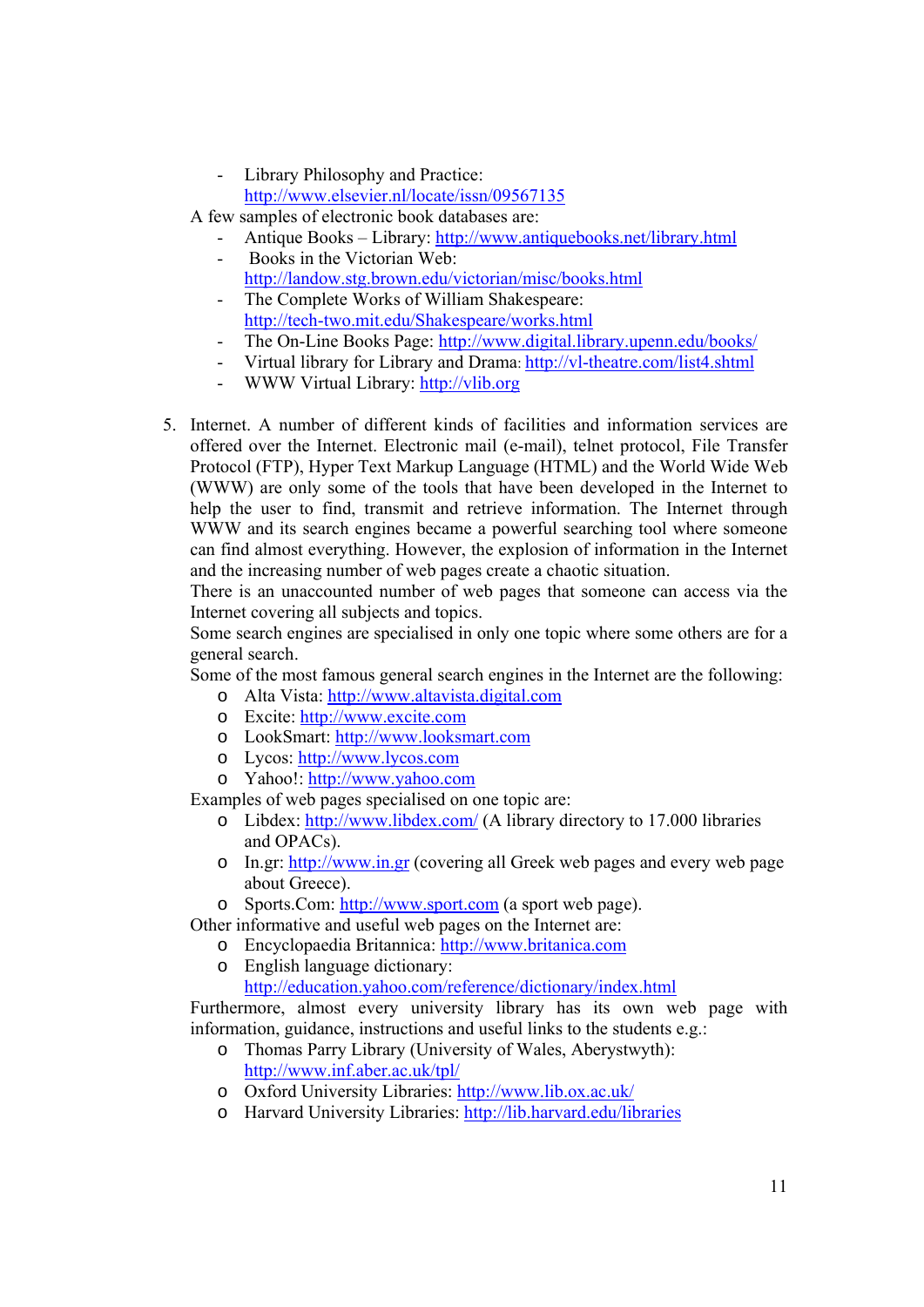o University of Cyprus Library: http://www.ucy.ac.cy/library

"*In summary, a vast number of electronic information resources are available – some highly structured and compiled by professionals and others unstructured and made available by anyone. The ways of accessing such resources can be either via an online search service (which usually costs money), via an OPAC developed by a library or information service (which is usually free), via a CD-ROM database (for which an annual licence fee will probably need to be paid), or via the Internet (which may or may not be free*)."<sup>1</sup>

Electronic sources became essential for the university studies and are very popular to most of the students because they can provide a number of advantages over traditional print based sources.

#### **Advantages of using the electronic information sources**

According to Brophy  $(1993)^2$  some of the advantages of using the electronic information sources are the following: the information needed can be delivered from the most appropriate source to the user; the user can re-specify his or her needs dynamically; the information is obtained when it is wanted, so becomes "just in time" rather than "just in case"; the user selects only the information needed to answer the specific question and, finally, the information is stored only if the user wishes, and very often by the user, not the library.

It is easy for someone to understand the importance and the usage of electronic sources, especially if he adds to the above the follow advantages:

- $\checkmark$  The speed with which the user can make a search.
- $\checkmark$  The ability of the user to make complicated searches using a combination of keywords.
- $\checkmark$  The possibility of searching multiple files at one time.
- $\checkmark$  Electronic resources can be printed and searches saved to be repeated at a later date.
- $\checkmark$  They are updated more often than printed tools.

 <sup>1</sup> Large, Andrew, Lucy A. Tedd and R.J. Hartley. *Information Seeking in the Online Age*. (London: Bowker Saur, 1999), p.69.

<sup>2</sup> Brophy, P. (1993) "Networking in British academic libraries". *British Journal of Academic Librarianship*, 8.1, (1993): 50-51.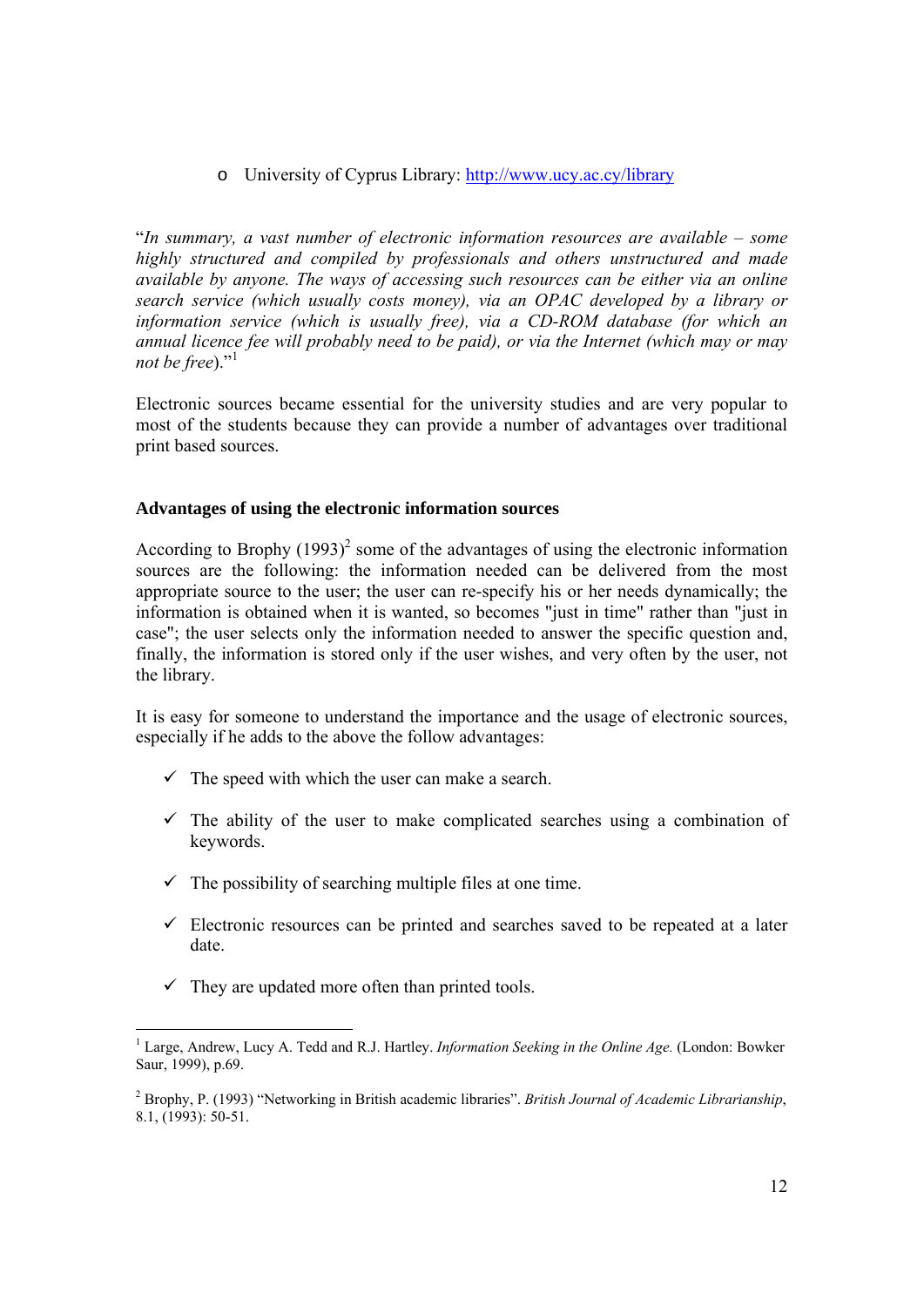$\checkmark$  They are available from outside the library by dial-up access twenty-four hours per day.

However, students should notice that electronic information sources are not the panacea remedy for all their problems and their information needs.

#### **Disadvantages of using the electronic information sources**

Electronic information sources (as every information source) have also their disadvantages. The main disadvantages of using an electronic information source may be:

- $\boldsymbol{\times}$  The cost. Although the cost of electronic sources is considered as one of their advantages against printed material, it also may be a disadvantage depending on the circumstances and the pattern of use. Some databases for example charge their users according to the time of use or according to the number of the searches they do. For heavy users of such databases, buying a printed source or a CD-ROM is bound to be cheaper.
- $\boldsymbol{\ast}$  Special equipment and access to communication networks, electricity supply, etc. are necessary for the online searching through databases.
- Electronic information sources use a wide variety of systems and software for their operation, therefore it is difficult for students to learn the use and the special characteristics of all the electronic sources provided by the library.
- There is a need of training and practice to students in order to use electronic information sources effectively.

It is essential for students to be aware that electronic and print-based sources complement each other and so it will be for many years. Especially the older material is very difficult to be found in electronic format apart from some exceptions, such as rare or unique books and manuscripts.

#### **Essential elements for the use of the electronic information sources**

The following elements are essential for the students in order to use all the above online electronic information sources:

 $\triangleright$  Student workstation. The students should have access to a PC terminal with the appropriate software, a connection to the Internet and a printer in order to be able to use the electronic sources and retrieve information. The workstation may be provided by the library (in the library building or in the university campus) or it may belong to an individual (usually students have limited access from a distance access point). The academic library should provide sufficient number of PCs from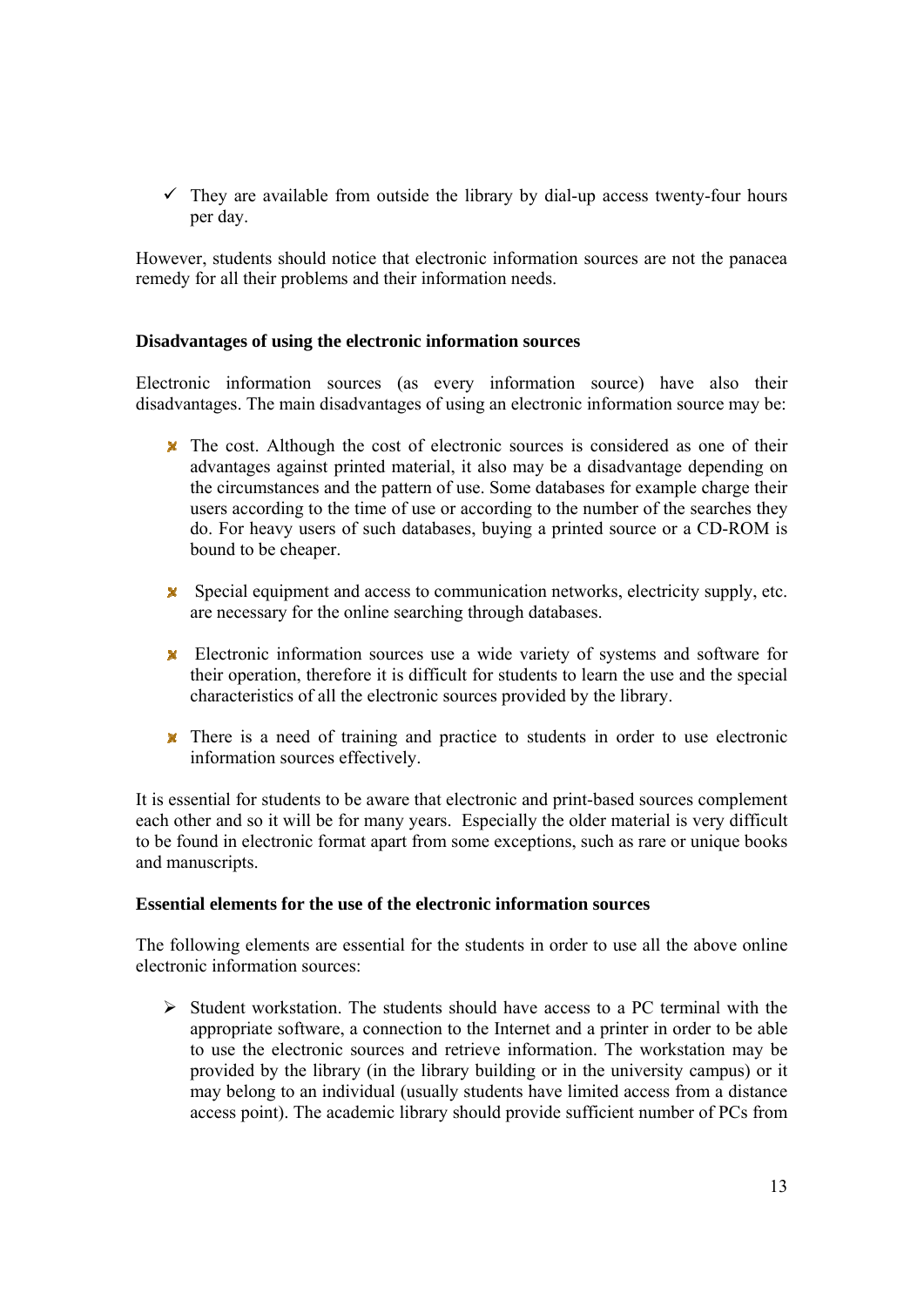where students can use the electronic sources (especially at peak times). If students go to the library to use an electronic source and they don't find a free PC, they may be disappointed and may not try to use the same source some other time.

- $\triangleright$  The electronic information source. The library must have the specific electronic source (purchase it or pay subscription for it).
- $\triangleright$  Information skills. In order to be able to use an electronic information source, students should have some basic information skills and instruction on how to use the specific source.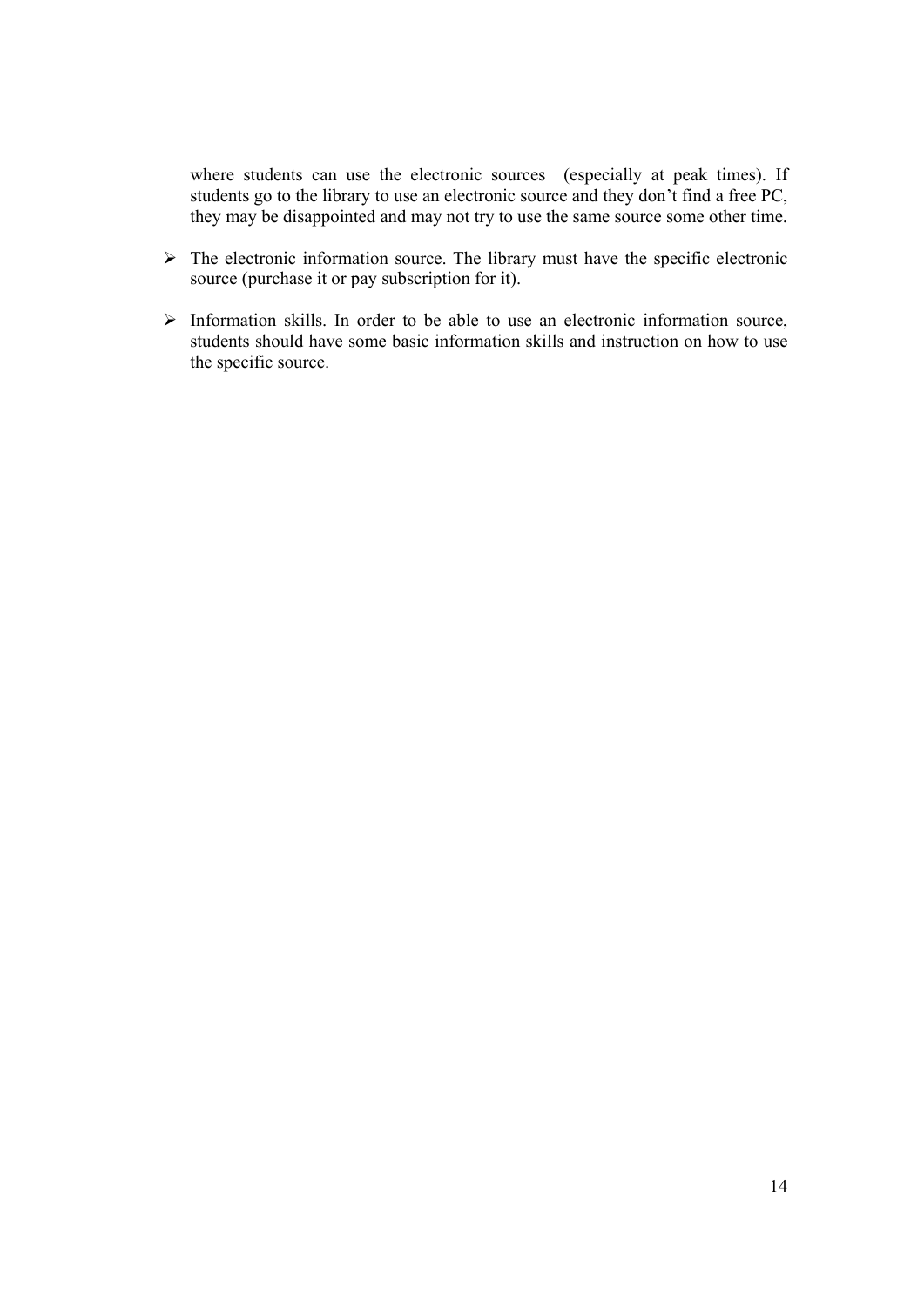# **CHAPTER 2:**

# **Educating the students on how to use effectively the electronic information sources of the library**

#### **The importance of educating the library users**

Every individual, and especially students through their studies, has today an increasing need to be able to find information out. Nowadays a lot of information is available to students and their studies and personal lives depend on their ability to handle information. The fact that electronic information sources give to students the ability to have access to a variety of information more easily and more quickly makes these sources essential for the students and for their studies.

According to librarians who have worked on the electronic information services department of an academic library, there is a disproportion in the information knowledge that students have. *"There are some first year students that rush up on the first day asking where they can find the e-mails, the BIDS and the e-journals whereas some others don't have any idea of how to turn the PC on."* (Academic librarian).

Some students appear to have great expectations about the capability of the electronic sources and they are clearly unaware of the limitations and uses of many of them.

It is obvious that students, in order to be able to use effectively these sources, should take a basic training and they should have (at least at the first stage) the library support.

Students should not underestimate the skills required to search electronic sources.

"*The skills required to maximise the potential of electronic resources are much greater than those required for searching printed sources. These skills include a knowledge of the structure of the database and the instructions which must be input into the computer by the searcher, as well as an understanding of the ways in which the instructions are linked*  with one another."<sup>1</sup>

As Brophy argues, libraries should "*reach a position where the acquisition of information skills is acknowledged as one of the key learning objectives for every student entering a* 

<sup>&</sup>lt;sup>1</sup> Ray, Kathryn and Joan Day. "Student attitudes towards electronic information resources". *Information Research.* 4.2 (1998): 57 pars. Online. Available: http://informationr.net/ir/4-2/paper54.html. 13 Aug. 2001, par. 9.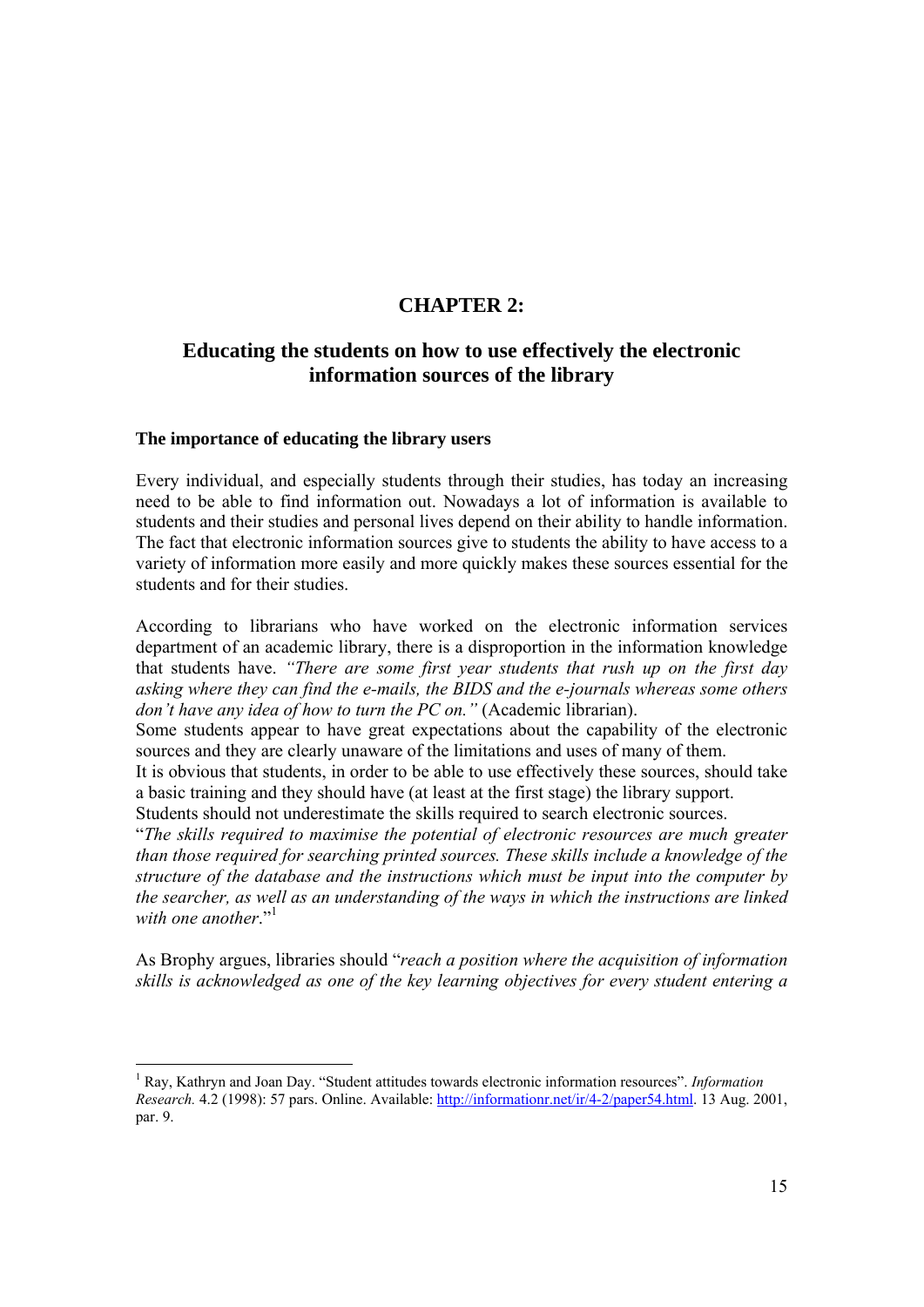*university, so that no student leaves without being fully equipped to cope with the information intensive world - the information society - as an end-user*."1

Sometimes users don't know what exactly an electronic source can provide to them, how it can help them in their studies or they do not know how to get access and use it.

"*As librarians, we certainly understand why information literacy is essential; however, we face a number of challenges in sharing that understanding. First, we must change the misconception believed by students (and sometimes faculty) that knowing how to use a computer is the same as knowing how to find information. Computer literacy is only one of the many skills needed to access and retrieve information. Second, we must stress the importance of evaluating the retrieved information, and not just the process of knowing how to use indexes, online catalogues, or CD-ROM databases*."2

Libraries, in order to keep pace with new technology and to help their users to retrieve more information more easily, provide new electronic sources that are getting more complicated every day. The students who want to use the electronic sources of the library should not only know the meaning of terms such as Telnet, FTP, HTML, IP address, Acrobat Reader, etc., but they must also know how to work and handle them.

It is responsibility of the Library to let users know about its electronic services and to give them some basic instruction on how to use them. Students who do not know how to use a service will have a serious disadvantage in their studies against the others.

Information literacy and the ability to seek effectively the electronic information sources have become crucial in the information age. Academic libraries have an important role to play in equipping students with the ability to access and use information.

According to LaGuardia "*teaching students to use electronic resources is a powerful hook into all kinds of library research*."3

There are some groups of undergraduate students that have special educational needs and the library should treat them in a special way. Distance learning students, for example, whose studies depend a lot on electronic information sources and Internet, have the need to use these sources from their homes. They may have to follow a different approach (e.g. the use of password to gain access instead of the I.P. address, etc.). Disabled students, such as blinds, have also different needs. Library should consider these groups of students (if they exist at the university) and design special instructions for them.

<sup>&</sup>lt;sup>1</sup> Brophy, P. (1993) "Networking in British academic libraries". *British Journal of Academic Librarianship*, 8.1, (1993): 55.

<sup>2</sup> Young, Rosemary M. and Stephena Harmony. *Working with Faculty to Design Undergraduate Information Literacy Programs: A How-To-Do-It Manual for Librarians*.(New York: Neal-Schuman, 1999), p. 4

<sup>3</sup> LaGuardia, Chely , et al. *Teaching the New Library: A How-To-Do-It Manual*. (New York: Neal-Schuman, 1996), p.20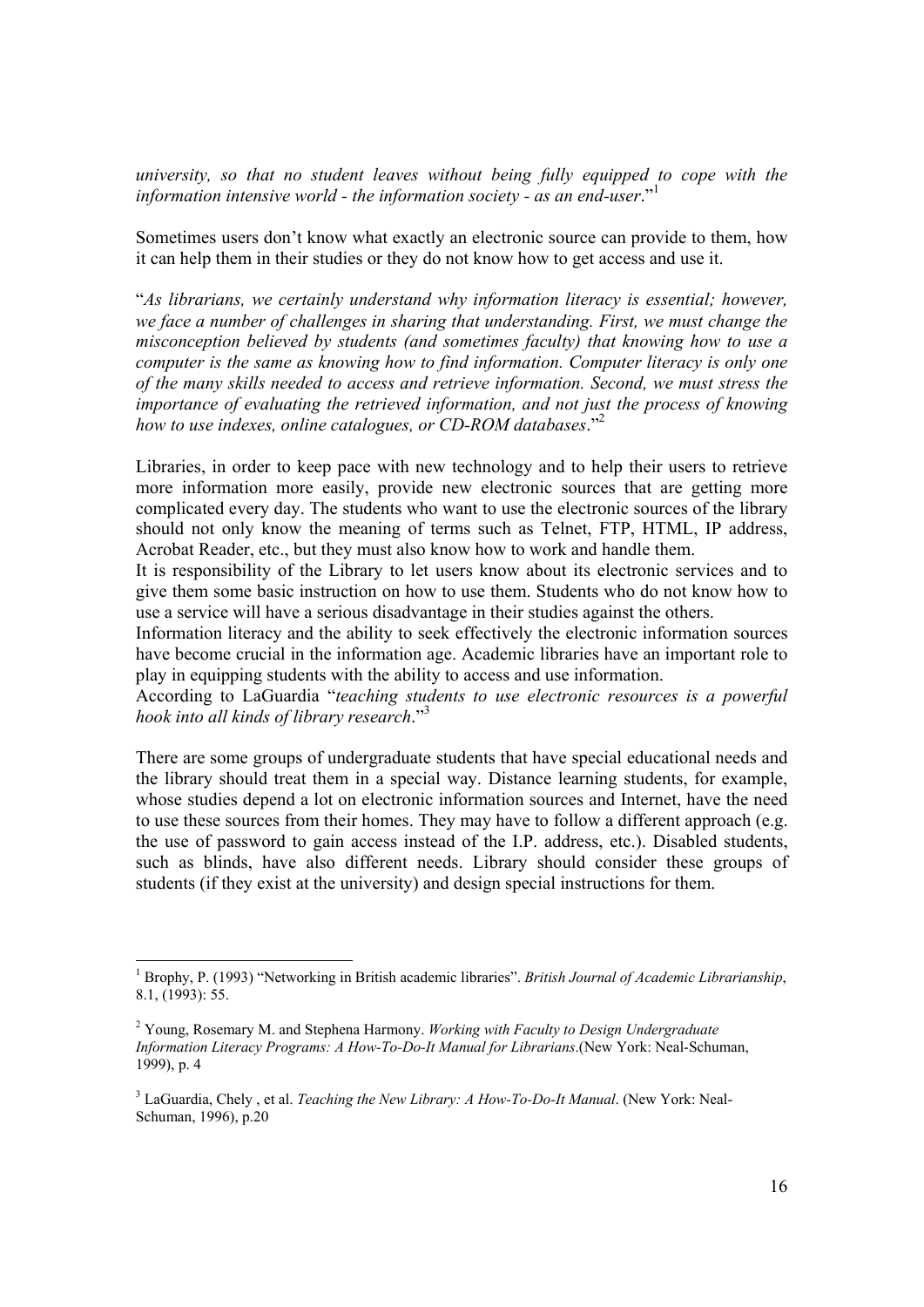#### **Aims and objectives of the education**

The academic library is the responsible organisation to educate the undergraduate students on how to use effectively the electronic sources that provides to them. The aims of the education should be:

- a) To inform students about the existence of the library electronic information sources. This should be the first step of the education. To let students know which electronic sources does the library provide to them, from where and how they can gain access to them.
- b) To explain students what they can expect from each electronic information source and how this source can help them in their studies. It is necessary to explain to the students how important these electronic sources are for their studies and how useful they can be to them.
- c) To give students the necessary skills in order to use each electronic source effectively and efficiently. It is not enough to show users how to turn on the PC and how to get access in each electronic source. It is equally important to teach them the necessary search strategies and techniques that will enable them to retrieve the appropriate information. A student uses effectively and efficiently the electronic source when he can find what he is looking for as quickly as possible, with the minimum effort and when he knows how to retrieve it.
- d) To give students the skills to understand and utilise the information they gather. It is important for students to be able to distinguish what is really important for them among a vast of information.

Analytically, the objectives of the students´ education on how to use each electronic source in an academic library should be:

- 1) OPAC. After the training of the students on how to use effectively the OPAC, they shall be able to: a) recognise and use the Boolean operators (AND, OR, NOT) in order to make a combination of searches b) recognise all the information that is given in the bibliographical entry about the specific item c) recognise the status of the item and where they can go and get it d) make a reservation of a book and renew their holdings by their own and e) access the OPAC via the Internet. In the education session students should make a practical exercise by making searches and go to the shelves to retrieve the items they have found. They can also try to make
- 2) CD-ROMs. The training of the students on how to use the CD-ROMs should aim to teach them how to: a) get access to a CD-ROM even if it is available at a stand-alone workstation or if it is in a CD tower or a network server b) use Boolean operators

a reservation and to renew a book from their account during this session.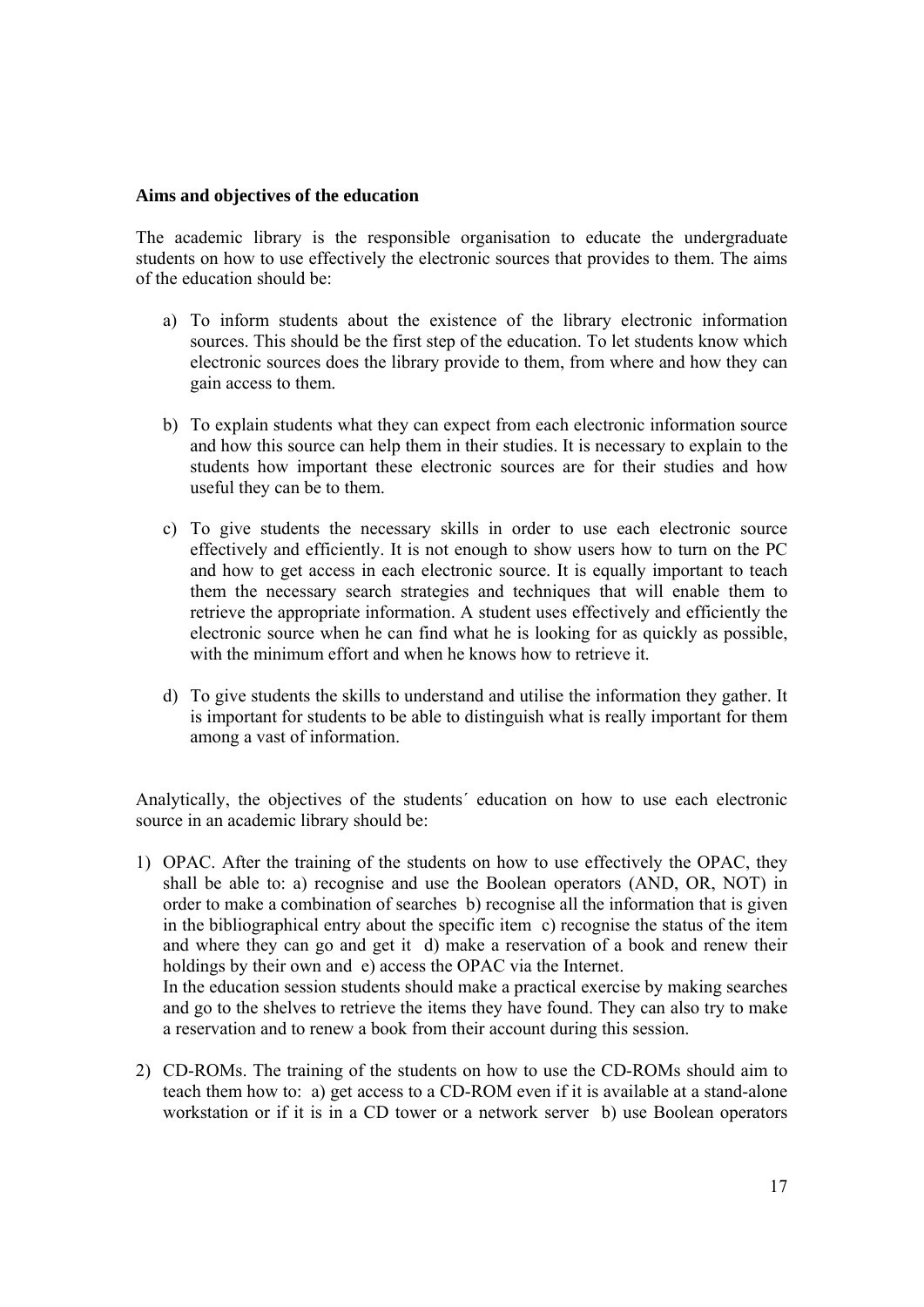(AND, OR, NOT) in constructing a search and c) retrieve the information they have found.

In the education session students could use a specific CD-ROM database (from a topic related to their studies), make a search and retrieve information from it.

- 3) Online databases via the Internet. Students should learn how to: a) get access to the Internet and find the necessary database b) recognise which is the most appropriate database to search in according to their needs c) search online databases using the Boolean operators (AND, OR, NOT) and d) retrieve the necessary information. In the education session, students should be connected to the Internet and access a specific online database (of their interest) to see how it works. They could make a search and retrieve information from it.
- 4) Electronic journals and electronic books. Students should be trained on how to: a) get access to these electronic sources b) search effectively in order to find what they are looking for and c) retrieve the information they need. In the education session students could access an electronic journal and learn about document delivery services, the FTP and the printing facilities of the library. They can also access an electronic book database in order to get an idea of what it offers and how it works.
- 5) Internet. Users should be trained on how to: a) get access to the Internet and to the search engines b) choose the appropriate search engine to search in and how to search in the right way by using the subject trees that most search engines provide c) how to select, evaluate and retrieve what they really need among a mass of trash data and information. "*Students who turn to the Internet for research usually head straight for the major search engines. That's too bad, because there are important differences*  among search tools in terms of the scope and quality of information."<sup>1</sup> The researchers have to pass a lot of "trashes" before they find what they want. Besides they should always have in mind that "*Internet users can access a vast array of information and statistics, but much of the data can often be found with less effort and cost at the library or through other conventional sources*."2

In the education session students could access an electronic information resource on the web, use the e-mail and the FTP in order to transfer and receive information.

#### **Educational methods**

Most academic libraries organise instruction programmes for their first year students at the beginning of each academic year. The programmes usually begin with a general tour

<sup>&</sup>lt;sup>1</sup> Kuntz, Jerry. "Teach and They Shall Find: Teaching Students Successful Online Searching". *School Library Journal*. 47.1 (2001): 54

<sup>2</sup> Caragata, Warren. "Information Overload: The Internet is Fun but is it Useful?" *Maclean's.* 107.38  $(1994): 60$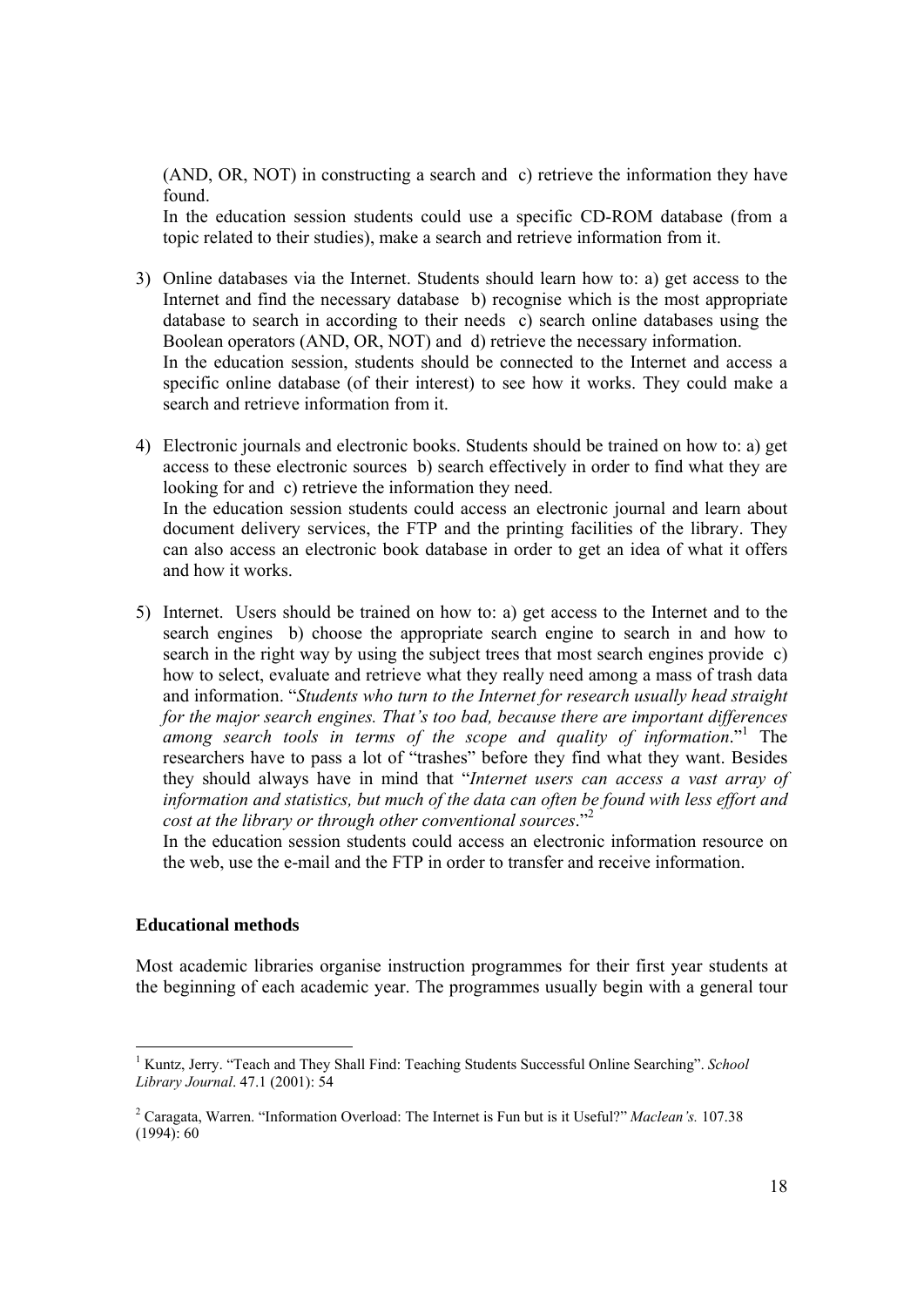in the library building where students get a comprehensive idea of what the library is like and what services is offering to them.

Most specific instruction programmes are organised to show to the first year students how to use the information services and sources of the library.

The major formats that academic libraries use to educate their undergraduate students on how to use the electronic sources are the following:

- $\triangleright$  Printed guides. This is a very popular method among academic libraries. In most universities, especially the big ones, it is very difficult to demonstrate to all undergraduate students how the electronic services work. With the printed guide library can inform massively all its students about the electronic services. Usually libraries give printed guides to all first year students where it is written in details what each electronic source offers and step-by-step how it works. Additionally, the printed guides can easily be updated and be available in a visible place in the library for any student or visitor. Library should promote all its electronic information sources (especially the less popular ones) through printed guides, additional training and online help in order to encourage students to see their potentials. If the printed guides are attractive (both in the appearance and in their contents) and clear, they can be a useful tool for promoting and advertising the library and its specific services.
- $\triangleright$  One-to-one instruction. This method is very familiar to most students and librarians. Most of the times there is at least one available librarian who can give his help to any student using the electronic sources. This is probably the best way to give instruction to a student. It is a direct method of teaching on the time and place where the student really needs to learn how a source is working. However, this method can be extremely time consuming and it is impossible to be applied to all undergraduate students. This is a very good method, when it is applied in special cases and it is very effective in order to solve particular problems and answer to specific questions that students may have when they are using the electronic resources.
- ¾ Lectures and courses. "*The lecture, the most traditional way of presenting information, is a popular format and a good vehicle for conveying knowledge to*  users."<sup>1</sup> Tutorials, seminars and courses are also popular to students and they can be extremely interesting for them especially if they involve videotapes, slides, transparencies, presentation software (such as PowerPoint) or on-line presentation of the electronic information sources. Computer workstations where students can come in touch with electronic information sources and apply what they have learned during the course will be very helpful. Instructions in this format can be given to all first year students in groups. Courses or lectures should be well organised and their duration should depend on the number of the electronic sources that the tutor have to teach. This kind of training requires expert librarians

<sup>&</sup>lt;sup>1</sup> Roberts, Anne F. and Susan G. Blandy. *Library Instruction for Librarians*. ( $2<sup>nd</sup>$  rev. ed. Englewood, Colorado: Libraries Unlimited, 1989), p. 64.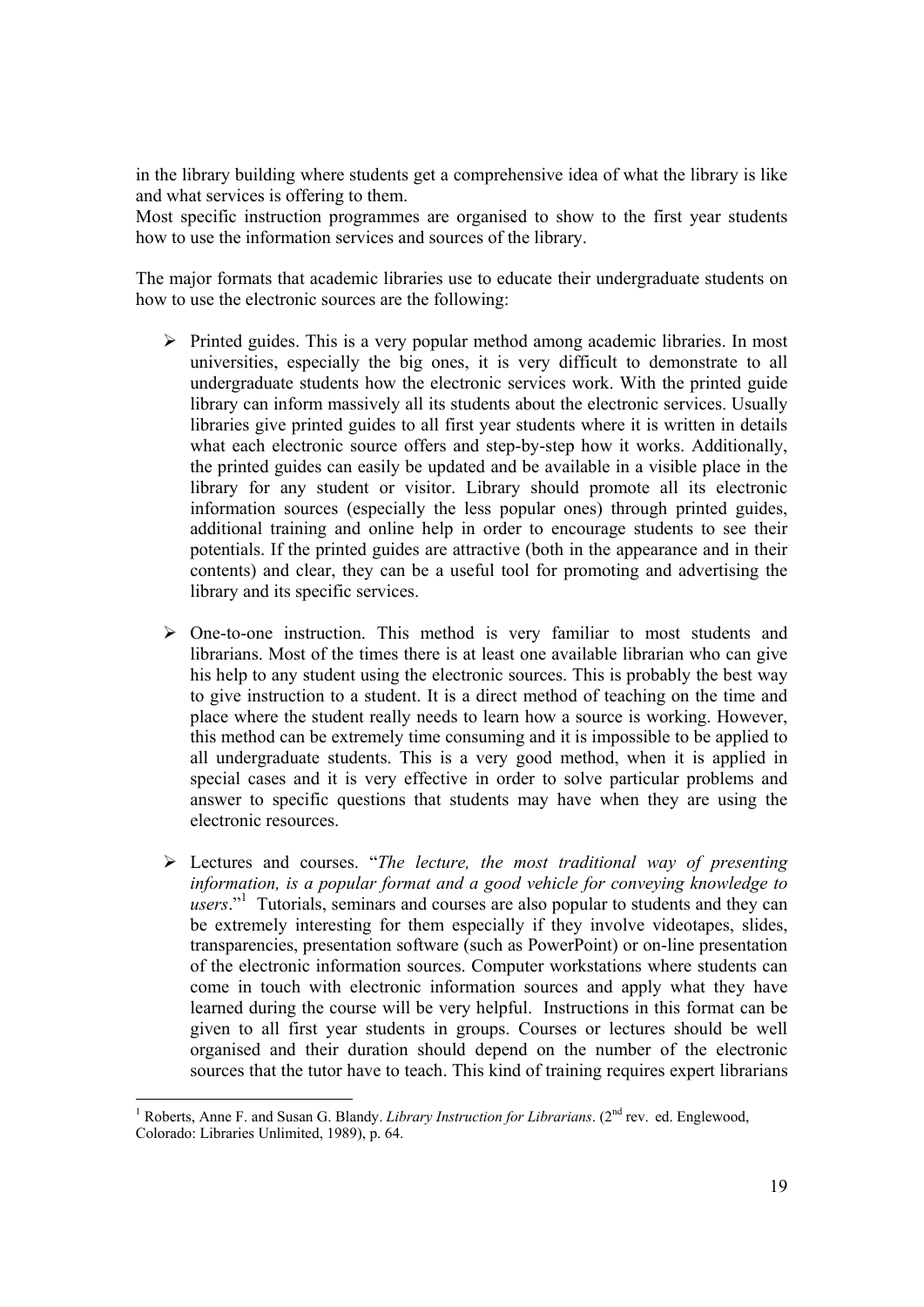with special educational and communicational skills. Problem may appear again if the number of the students is large in each session. In some libraries that use this method the lectures or the courses are not obligated and a lot of students do not attend them. Libraries should give a motivation to all first year students to attend these lectures. Some universities give credits to students who pass a simple test after their participation in such library courses and some other academic libraries give to students the library card (and the right to use the library facilities) only if they attend the courses.

 $\triangleright$  Online instruction. A lot of electronic sources (e.g. most of the OPACs and most of the online databases) provide to the users online instruction and on line help. Additionally, some of the academic libraries provide online instruction through their web pages and answer online the students´ questions via the e-mail.

Lately some independent web pages have appeared on the Internet that aim to help users to search effectively the electronic sources and especially the Internet. An example of such a web page is "The Cyberlibrarians' Rest Stop" (http://www.angelfire.com/in/virtuallibrarian).

This web page "*contains helpful tools for the web searcher, research on virtual library collections, web searching methodologies and a collection of resources for keeping current with Web-Based resources*."1

All the above educational methods have their advantages and strong points where at the same time have some weaknesses. A successful education should include a combination of the above methods (printed guides, lectures, one to one instruction and support by librarians and online help) according to the ability of the library and to the real educational needs of the students. The latter can be found after an objective evaluation of the education and the instruction given from the library (see the chapter 3).

#### **Observations and suggestions from librarians.**

Librarians with experiences in running education and training programmes for undergraduate students outline through the unstructured questionnaires interesting observations. These observations and suggestions were resumed and are presented below:

- $\checkmark$  The level of the training and the aims of the course should be defined by the teaching librarian.
- $\checkmark$  Structure sessions should obtain an appropriate balance between lectures, practical exercises, self-help workbooks, discussions, etc.
- $\checkmark$  The appropriate teaching aids (overhead transparencies, live demonstrations, prepared exercises, PowerPoint demonstrations, videos, computer aided instruction, etc.) should be used.

<sup>&</sup>lt;sup>1</sup> *The Cyberlibrarians' Rest Room.* Hp. 2000. Online. Angela Elkordy. Available: http://www.angelfire.com/in/virtuallibrarian. 13 Aug. 2001, par. 1.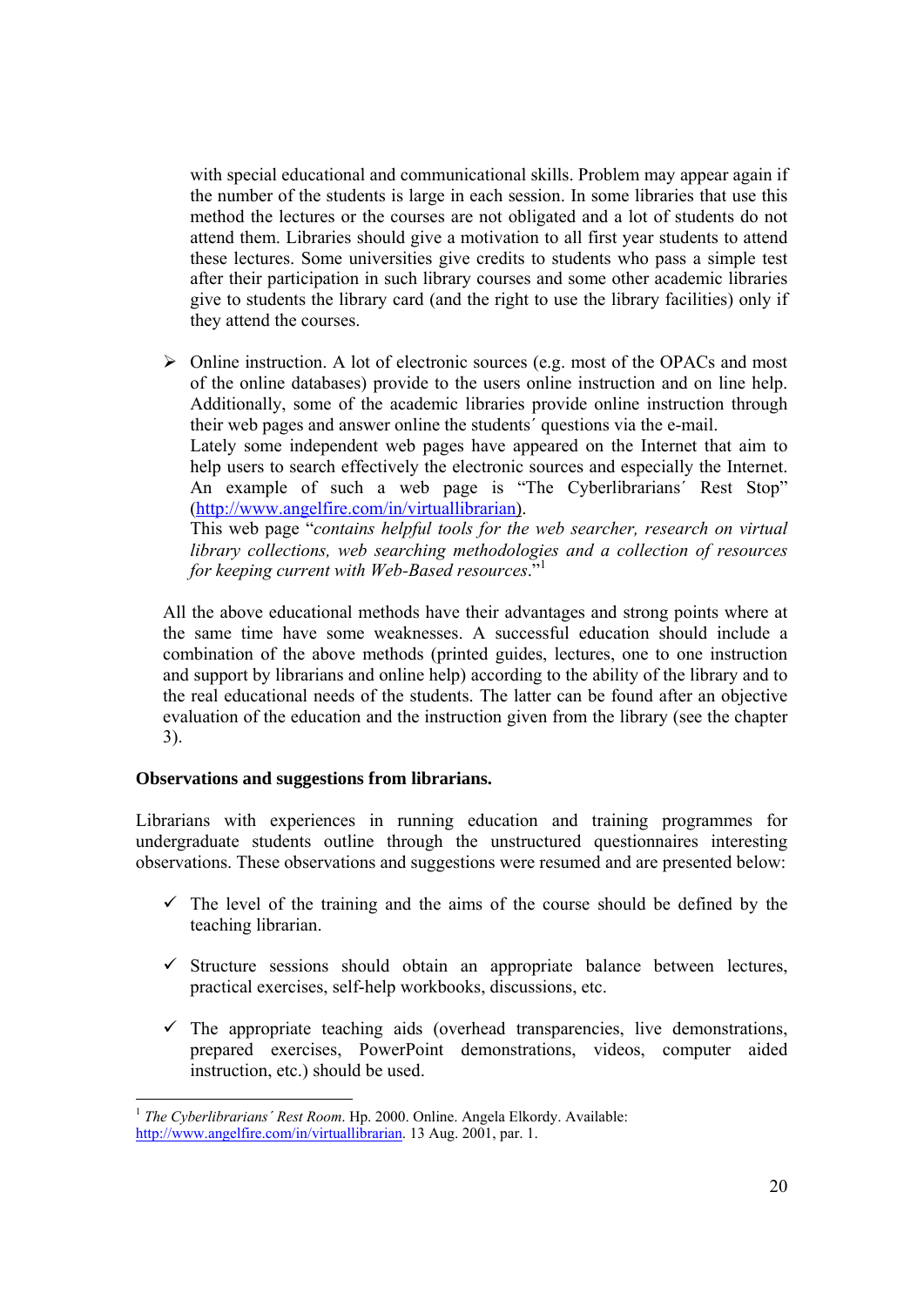- $\checkmark$  The training should be planned at an early stage and integrated into the curriculum.
- $\checkmark$  During the education courses library should ensure that information skills are pitched at a level, which is appropriate to the individual needs of the undergraduate student. The training should include subject-based assignments. It is better for the examples to be given on subjects that students are familiar with (according to their particular topic of study).
- $\checkmark$  Emphasis should be given on hands-on and on student-centred experience.
- $\checkmark$  Feedback and review should be part of the process.
- $\checkmark$  The sessions should be part of the student's formal timetables.
- $\checkmark$  The appropriate course documentation should be developed, whether printed or online (or in both formats).
- $\checkmark$  The motivation of the students to join the organised trainings of the library is very important. The academic staff can play a crucial role in motivation by explaining to the students the importance of the electronic information sources for their studies. It is very important for the academic staff to be aware of the electronic information services that the library provides. If the members of the academic staff know which sources are beneficial for their course and therefore for their students, they will exhort students to use the electronic information sources of the library and take more seriously the education. There are also some examples of teachers who accompany their students to such educational programmes and consider them as a part of their course.

All the above recommended approaches might support the academic library to provide electronic information sources to undergraduate students more effectively.

#### **The role of the librarian**

In the information age, the university library became less a physical place and more an organization of people who gather, organise and distribute information electronically. The increasing importance of educating the users has brought change on the traditional role of the librarian. Librarians have moved out of their traditional role as custodians of information to become primary instructors of research and critical thinking skills. They have mutated to system designers, information consultants, educators, web page designers and Internet researchers. With the use of new technology and Internet, librarians have become information professionals and they are responsible to evaluate, analyse and organise the information in a way that users would access and retrieve it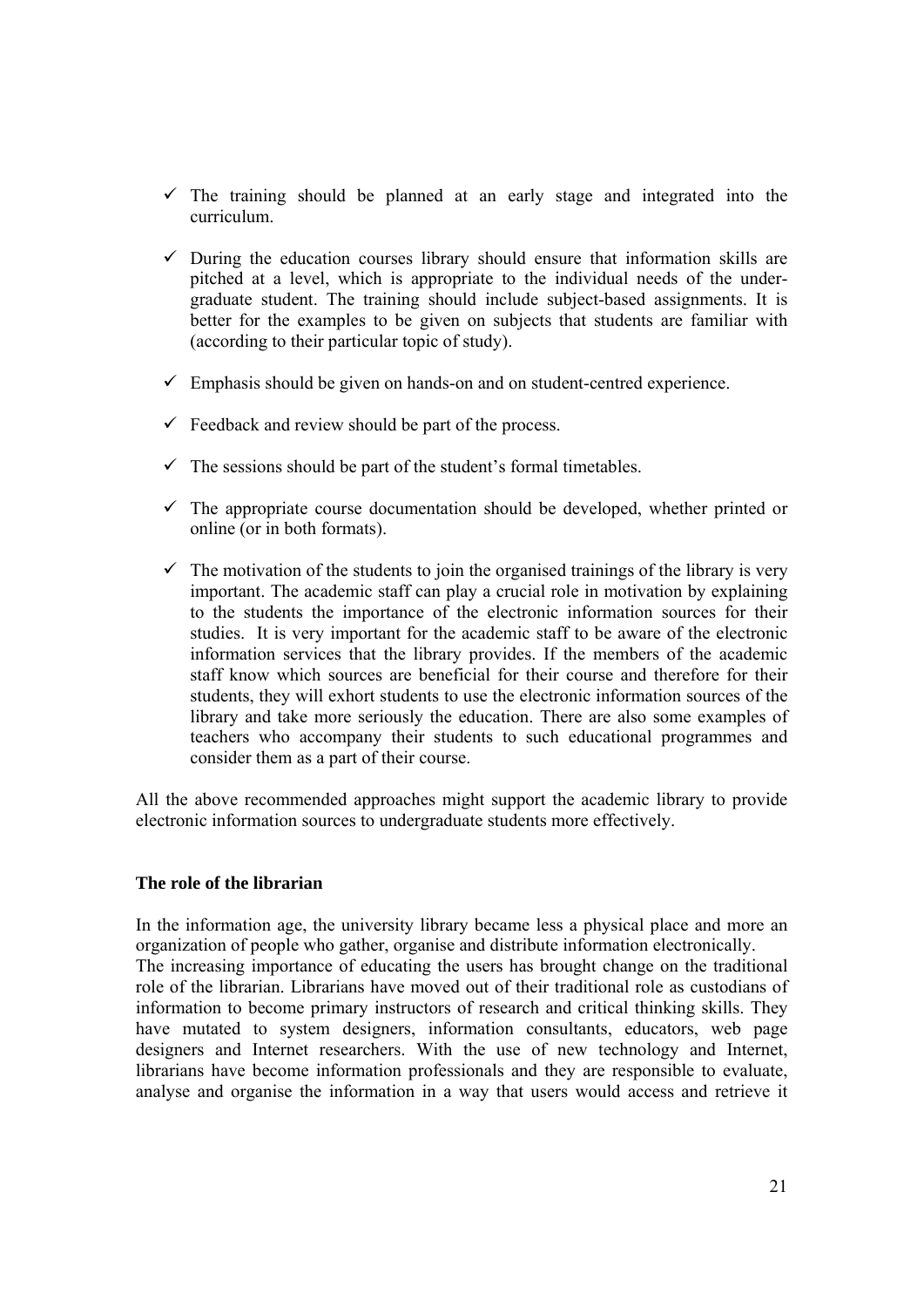effectively. Librarians have the duty to collect and provide information from different kind of sources.

*"Traditionally, reference services focused on helping faculty and students locate material within the four walls of the home library. With the advent of the electronic library, librarians must now teach not only these home resources, but also point to the existence of, and means to access, the vast aggregate of global material. They must indicate local, national and international catalogues, an immense world of government and business resources, local and distant CD-ROM bibliographic databases, an abundance of full-text databases, the increasingly important realm of electronic journals, and up-to-the-minute news of local and world events on the Internet." 1*

Library staff is responsible both for the management of the electronic sources as well as for the support and education of the students. In order to do their job successfully librarians must have the necessary knowledge and experience. It is important for the library manager to develop a culture in which the process of continues learning and an acceptance of change by staff is the norm. There is a need for the library staff to be adapted to the new environment. Library staff should undertake more training themselves and try to get more involved with the electronic sources of the library, especially the new ones. Any librarian, who wants to be effective in his job, must be up to date. He must watch carefully the changes in the profession and in the society and try to be informed about the abilities that new technology offers. The continuing education with trainings, conferences and new readings is essential for the academic librarian to stay "alive" and useful in the world of information and library services.

<sup>&</sup>lt;sup>1</sup> Rapple, Brendan A. "The librarian as teacher in the networked environment." College Teaching 45:3  $(1997)$ : p.114.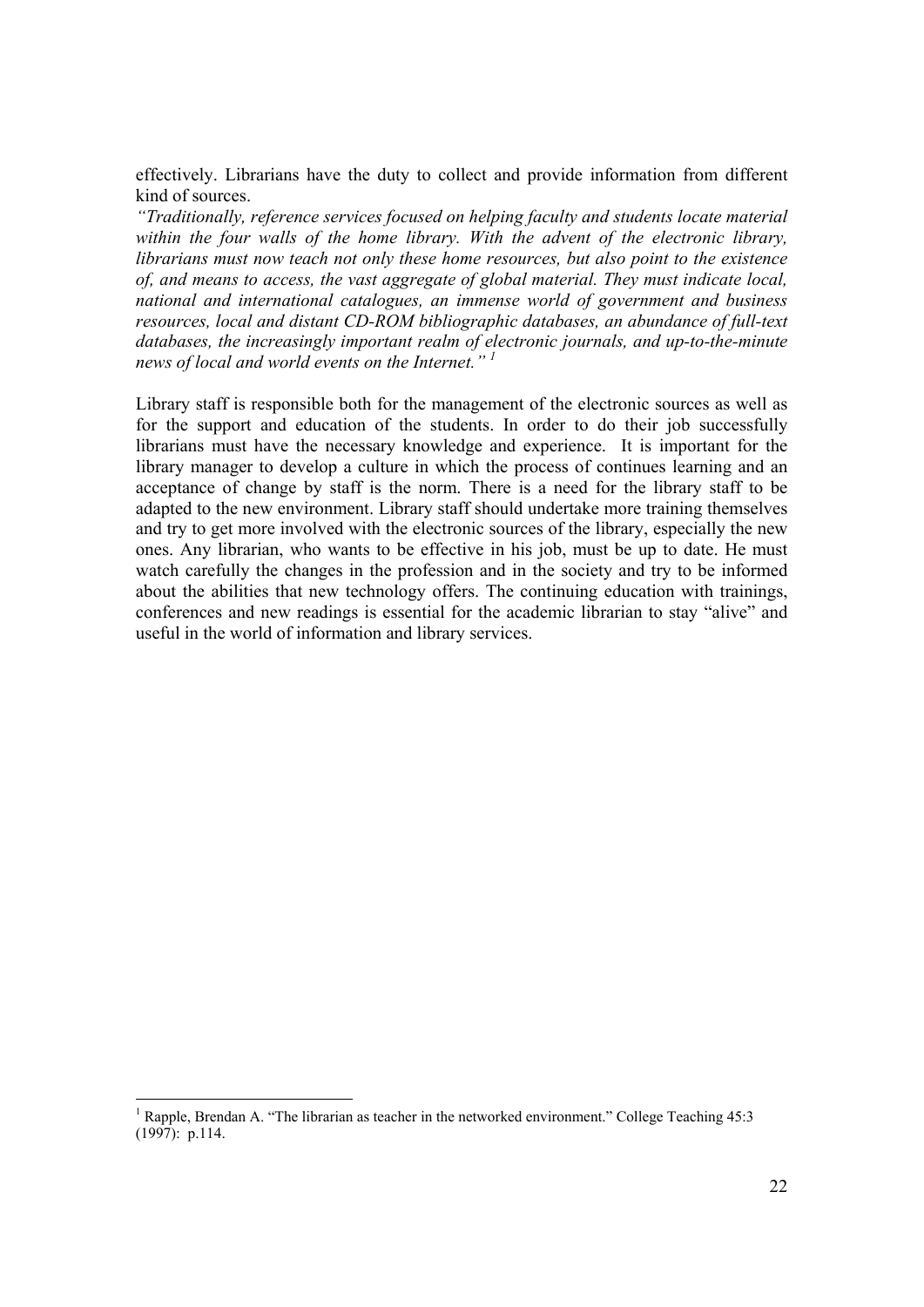### **CHAPTER 3:**

# **Evaluating the use of electronic information sources and the education given to the users**

#### **Why the evaluation is important**

The new technology is developed every day and this affects both the electronic services that every academic library offers to the students and the educational needs of the students. It is wise for every academic library to make a survey in order to discover how effectively the electronic information sources are used and what the real educational needs of the students are. Evaluation should also be done to the instruction that is provided to the students on how to use the electronic information sources in order to indicate any possible weaknesses.

It is very important for the library to see the situation firstly through the eyes of the student – user and then of the information professional. "*The views of users should be a vital form of analysis into the effectiveness of these sources, as well as enabling the varying needs of students to be met, and monitored*."1

Academic library should be able to discover and understand the real educational needs of the students. This can be obtained with the frequent use of questionnaires and interviews

<sup>&</sup>lt;sup>1</sup> Ray, Kathryn and Joan Day. "Student attitudes towards electronic information resources". *Information Research.* 4.2 (1998): 57 pars. Online. Available: http://informationr.net/ir/4-2/paper54.html. 13 Aug. 2001, par 11.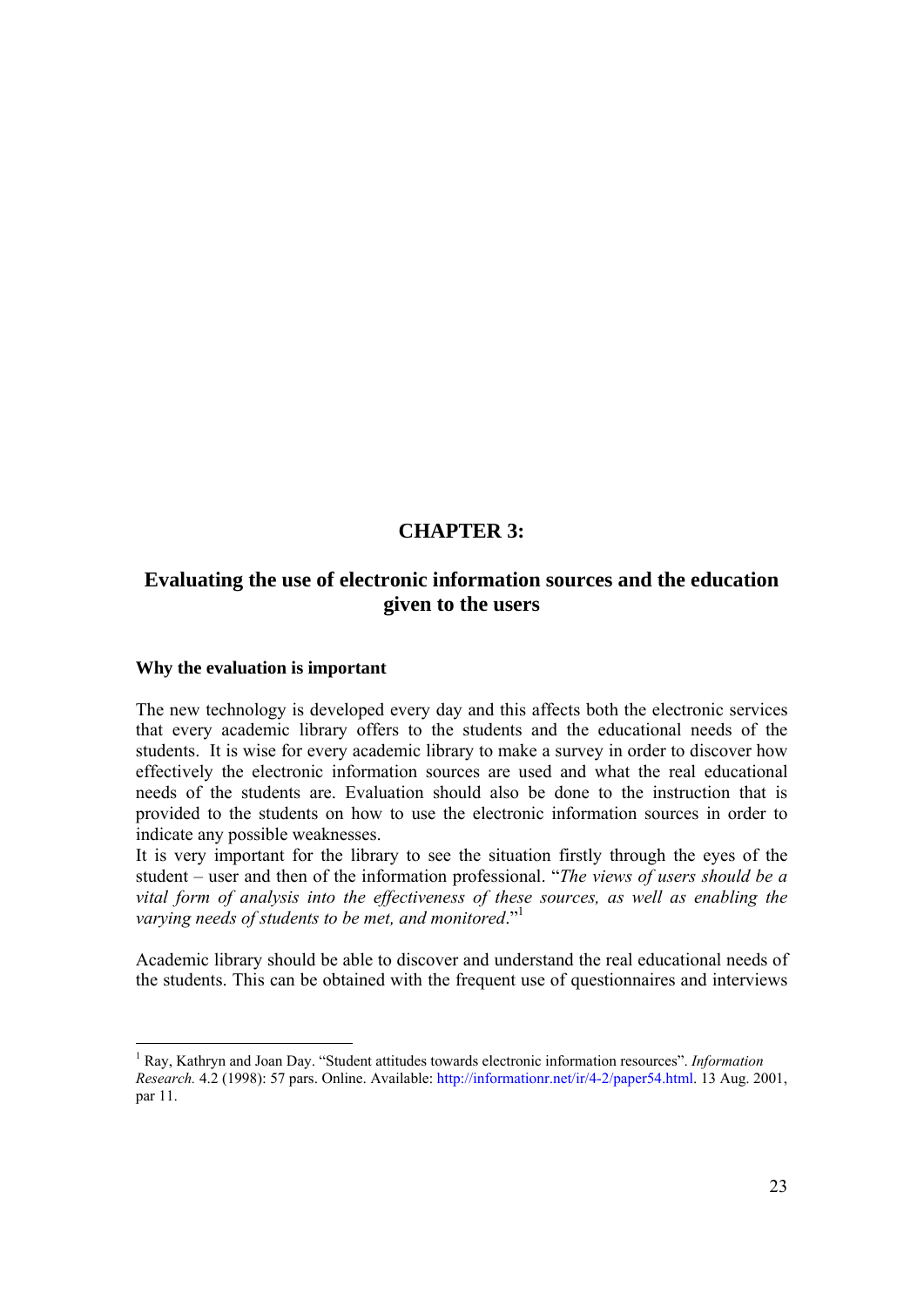to the students. Only after such an evaluation the library will have the ability to design and develop appropriately its electronic information services

#### **Aims and objectives of the evaluation**

The objectives of such an evaluation should be:

- To count the use of each electronic information source separately and find out which sources are the most popular to the students and if a specific source needs more promotion. This is necessary for the library in order to see if its sources (for most of which library may pay a subscription) are useful and necessary to undergraduate students. This will enable the library to reconsider if an electronic information source should be provided to students or not.
- To discover why a specific electronic information source is not so popular to the students. The survey, for example, may indicate that an electronic source needs better promotion or that its interface is not user friendly and this avoids students from using it. It may also show that the content of a source is not what students have expected or that the library hasn't given the appropriate instruction to the students.
- To find out if the education given to the students is the appropriate, if the students are pleased with it or if they think that something in the educational process should be changed. The real educational needs of the students as regards the electronic information sources can only be found after such a survey by the library.

The most important aim of the library should be to record the general opinion that students have about the electronic services of the library (to find out if they are satisfied with the electronic information sources that library offers to them and how do they feel about the instruction and the education they get). The suggestions of the students should be written down and be considered as very important for the library's future decision making on electronic services.

Although a survey may not always discover how exactly students respond to a particular electronic information service in the library, it can surely provide valuable ideas for the improvement of it.

#### **Research methodology**

Information about the undergraduate students´ knowledge on the electronic sources, about the time they spend using them, as well as about the effectiveness of the education and instruction given to the students can be collected through the following methods: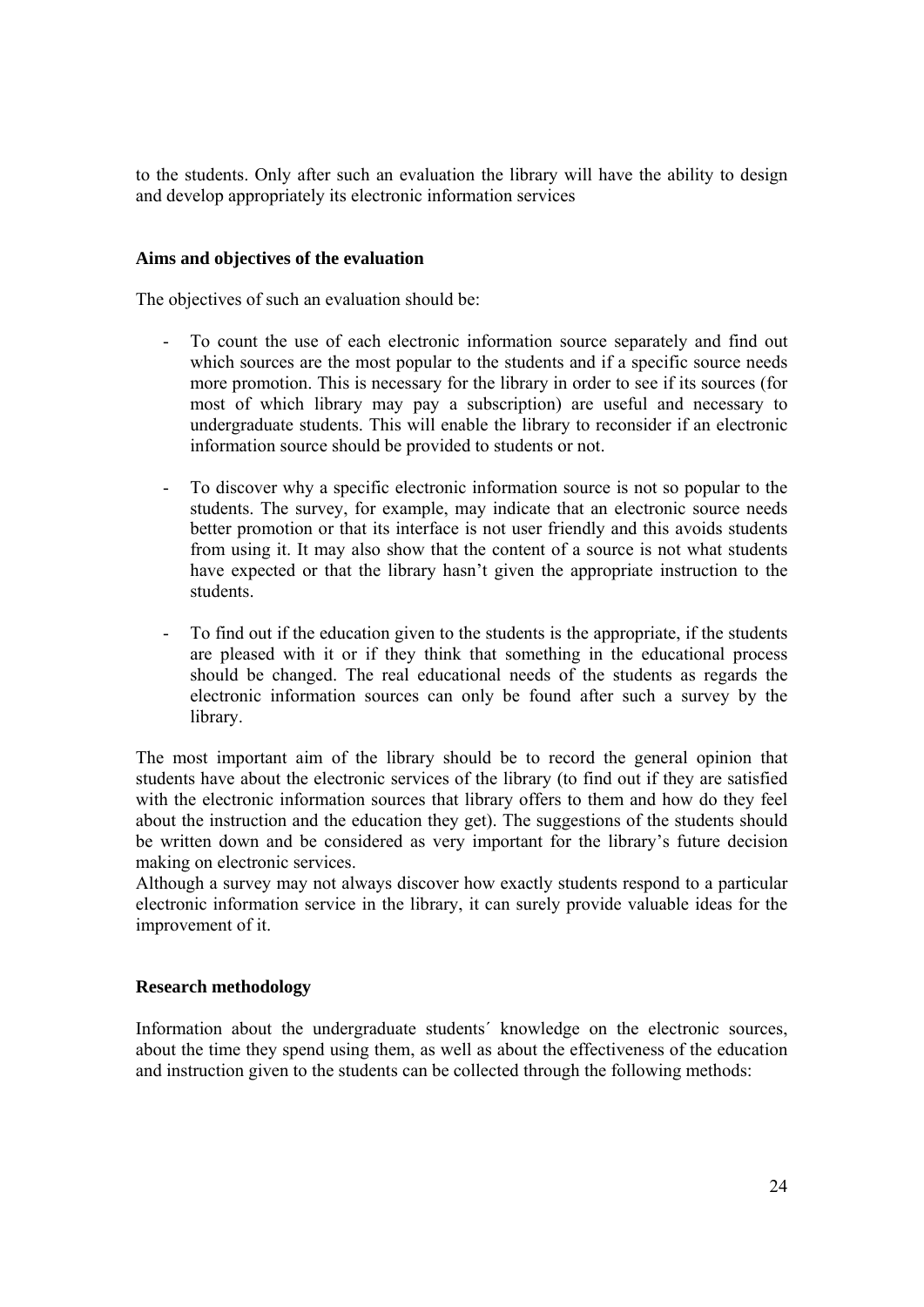- *1.* Questionnaires to the students. A number of anonymous questionnaires could be given to undergraduate students randomly. Since the anonymous questionnaire is a more personal way for students to express themselves, it is estimated that through questionnaires library can collect more personal and objective information. The students should complete the questionnaire in the library, in the presence of a librarian who can give them any needed explanations about the questions. After that, students should enclose the questionnaire in an envelope and put it in a box.
- *2.* Opinion leader interviews. Interviews could be done to a guided audience of undergraduate students that should include both males and females and should contain a representative number of all the departments of the university and of all the academic years of undergraduate students. If the university supports alternative ways of education (e.g. part time or distance learning education) library should include a representative number of these undergraduate students in the survey. It will be better if the interviews are recorded on tapes and written down later. Interviews will give to the librarians the opportunity to contact with students in a direct way through the conservation and this may help them to learn something more about how students feel and act. The interviews can be taken in the Library building by appointment.

The questionnaires and the interviews, in order to archive the objectives of the evaluation, could include guided questions asking information about the following<sup>1</sup>:

- a) If the students know the existence of all the electronic information sources of the library.
- b) If they know how to use them.

- c) If they find it easy to use these sources and if they believe that electronic sources are useful for their studies.
- d) Which electronic sources use most, which they avoid and why.
- e) If they have joined the basic training on how to use the electronic sources of the library (in case that the basic training is not obligate).
- f) If students are generally satisfied with the instruction that the library gives them on how to use the electronic sources.
- g) If they think that the instruction must be improved in any way and how.
- h) If they think that more training on how to use these sources is essential.
- i) If they think that more/better instruction must be held near the workstations where students use the electronic sources.

<sup>&</sup>lt;sup>1</sup> Useful information on how to construct a questionnaire for such a purpose someone can fine in: Shonrock, Diana D., ed. *Evaluating Library Instruction: Sample Questions, Forms and Strategies for Practical Use.* Chicago: American Library Association, 1996.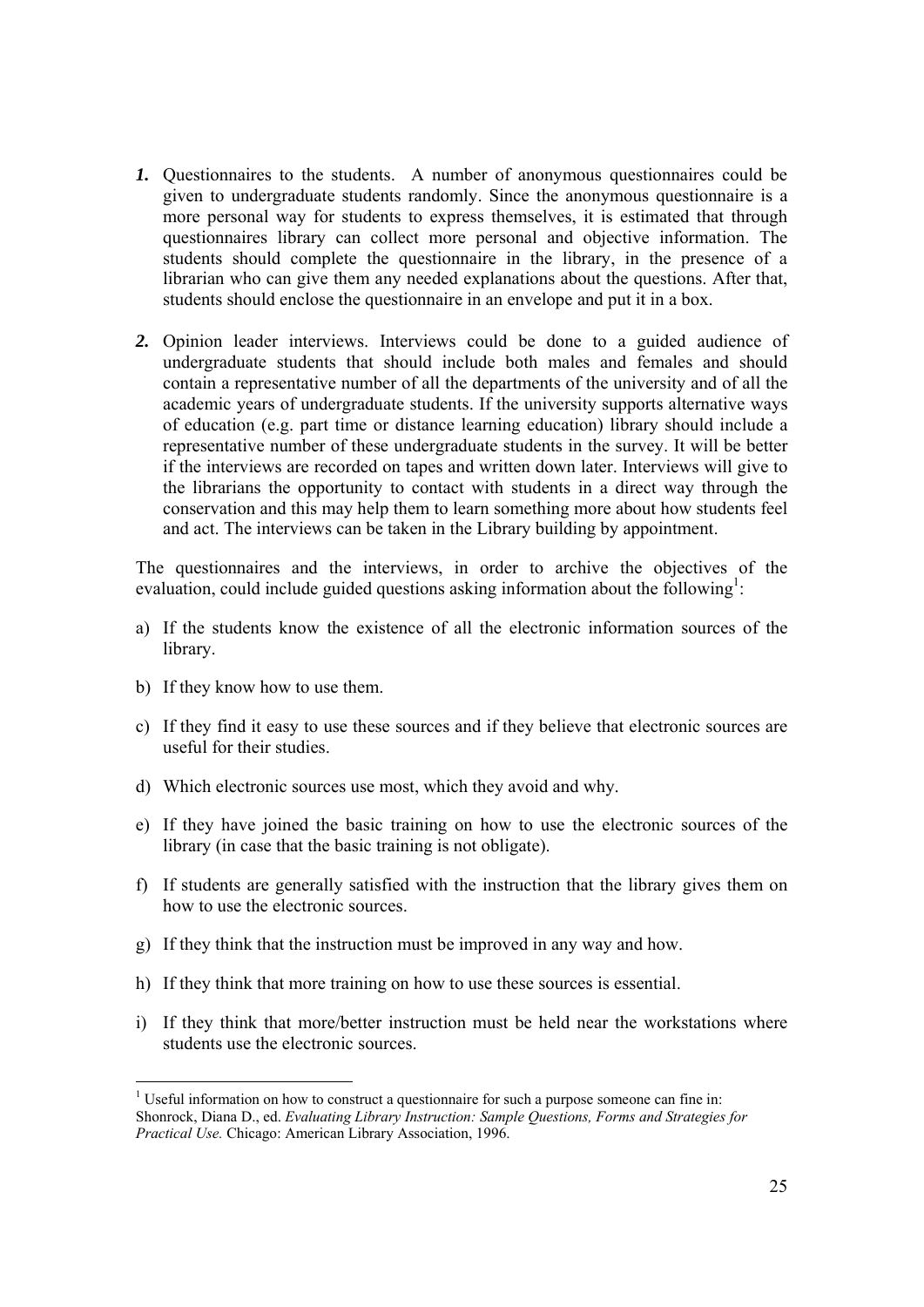- j) If the on-line instruction and the on-line help (if there exists any) for the electronic services are clear and helpful for them.
- k) If they are satisfied with the help and the support they get from the library staff when they ask for it.
- l) Finally undergraduate students should be asked to give their own suggestions and critical comments.

A pilot stage and an evaluation of the questions should be done before the final design of the questionnaires and the interviews.

- 3. Observation and experience*.* The observation and the experience of the library staff that works at the information desk should be considered as very important for such a research. The library staff can give information on how often students have difficulties during the use of the electronic sources, how often they get stack and ask for help and how often they can find what they seek for with out any problem. The most common problems that undergraduate students face when they use the electronic information sources of the library and the most frequently asked questions to librarians can lead the library to very useful conclusions. For the collection of this information all the members of the staff who work in the information desk should be asked if they have anything to report on this matter. The members of the library staff can provide their observation through open conservation or through a guided questionnaire especially designed for them.
- 4. Electronic statistical data*.* A lot of OPACs, online electronic databases and electronic journals provide useful statistical data for the use of the specific source, the way students use it, how and what they search and how many of these searches have been successful. The right process of these data will help the library to draw useful conclusions.

The evaluation on the use of the electronic information sources and on the satisfaction of the students will help the library to find any possible gaps in its electronic information services, to improve them and to keep its users satisfied. The evaluation should be repeated after a period of time, in order to show any improvements or changes that have been done by the library. The whole survey should also be evaluated in order to be improved and become as objective as possible.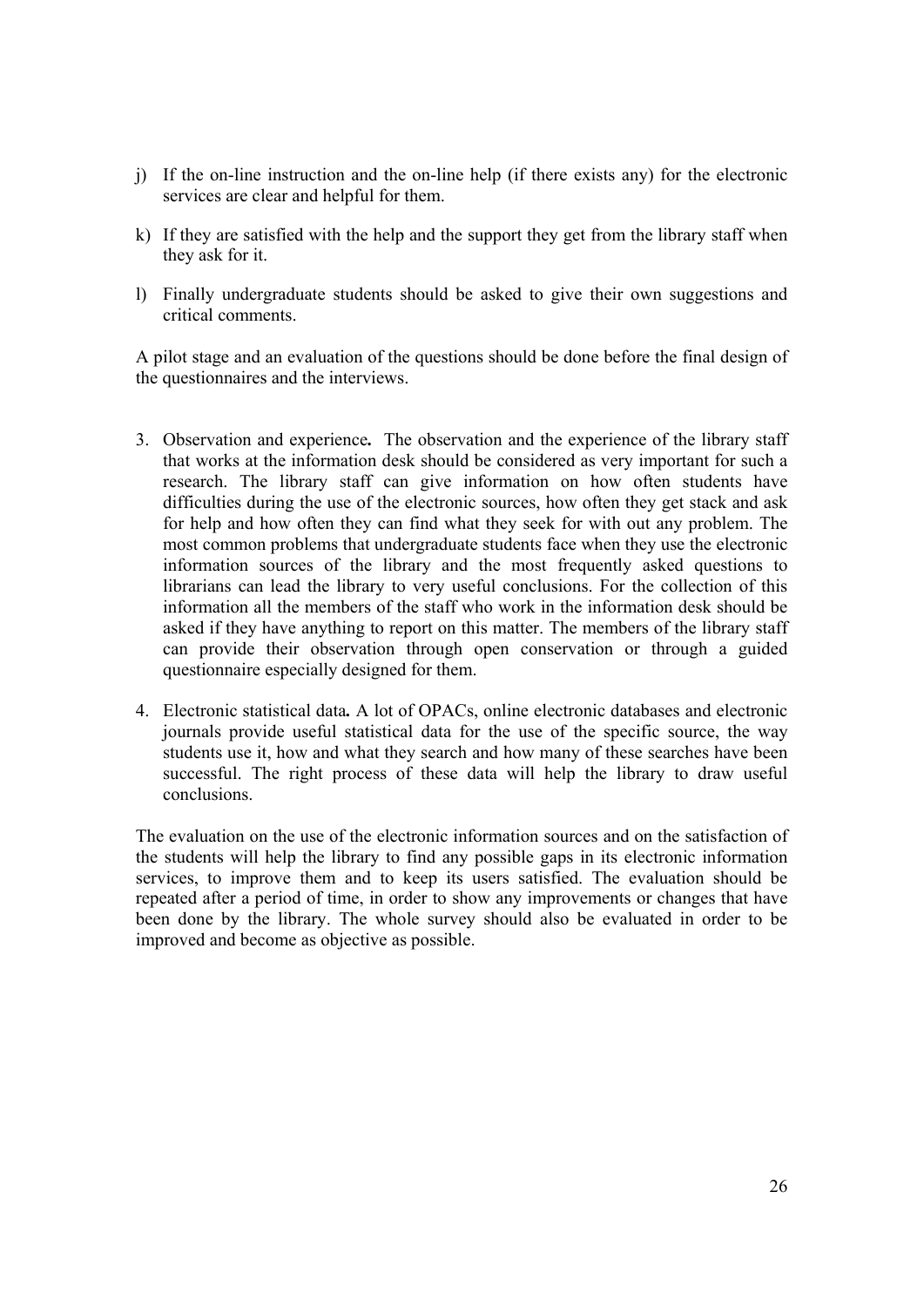# **CHAPTER 4:**

# **How an academic library should provide the electronic information sources to undergraduate students**

Considering the findings from all the above chapters, we should mark that the most appropriate way for an academic library to provide effectively its electronic information sources to the students is by follow successfully the above steps:

- 1) Find the most appropriate electronic information sources for the educational needs of the undergraduate students according to the university curriculum.
- 2) Provide the necessary equipment and access to electronic sources for all the undergraduate students of the university.
- 3) Provide to students the most appropriate educational method (or the most appropriate combination of methods) in order to educate them effectively.
- 4) Evaluate the electronic sources and the education providing to students.

The information age has transformed the way in which people live and offers new opportunities to the academic libraries for serving their users. Electronic information sources can be a powerful tool for all the members of the academic community if they learn to use it effectively. It is obvious that electronic sources such as OPAC, online databases, electronic documents and Internet are essential every student or researcher.

Especially for the undergraduate students new horizons will be developed on the way they search and retrieve information if they only get the necessary information skills. "*This is no to argue that information seeking requires knowledge and skills only painfully*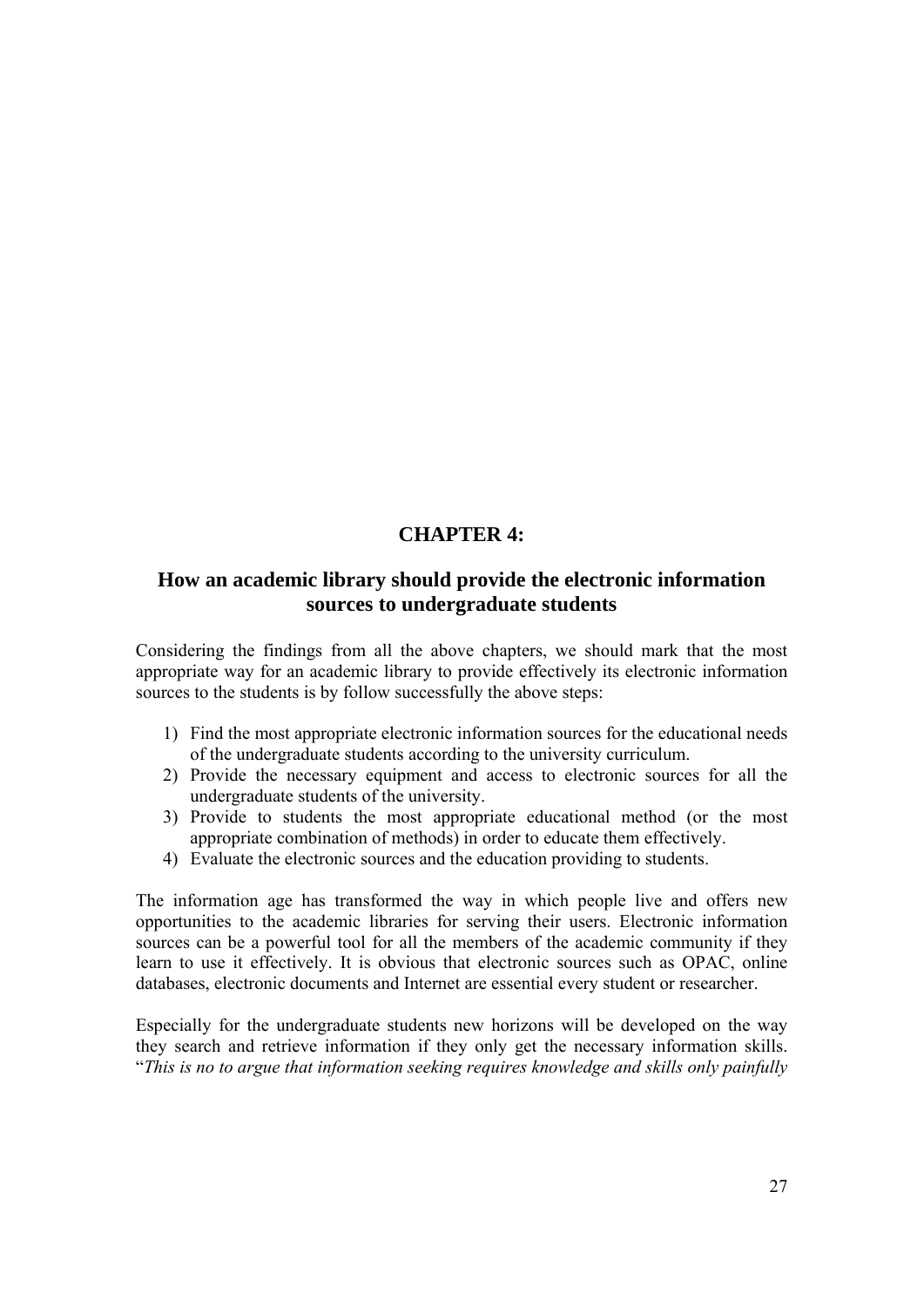*won after years of concentrated study. But as with many tasks a little advice backed up*  with well chosen examples can save a lot of time and trouble."<sup>1</sup>

The skills that undergraduate students will get on how to search effectively through the electronic sources and on how to retrieve useful information are transferable. These skills will help students to cope in our information-based society, later in their life if they decide to continue their studies, in their future job and in their daily life.

The objective of every academic library should be the provision of the most appropriate information source to the students each time they need it. There is no doubt that the provision of the electronic information sources to undergraduate students is an imperative but complex library operation. This can be done effectively only if it is accompanied with the right training and the right support from the library. The evaluation of all the above (provision of information, training programmes and support by library) and the ability of the library to be adapted to the new IT developments is crucial especially in our changing world.

<sup>&</sup>lt;sup>1</sup> Large, Andrew, Lucy A. Tedd and R.J. Hartley. *Information Seeking in the Online Age*. London: (Bowker Saur, 1999), p. viii.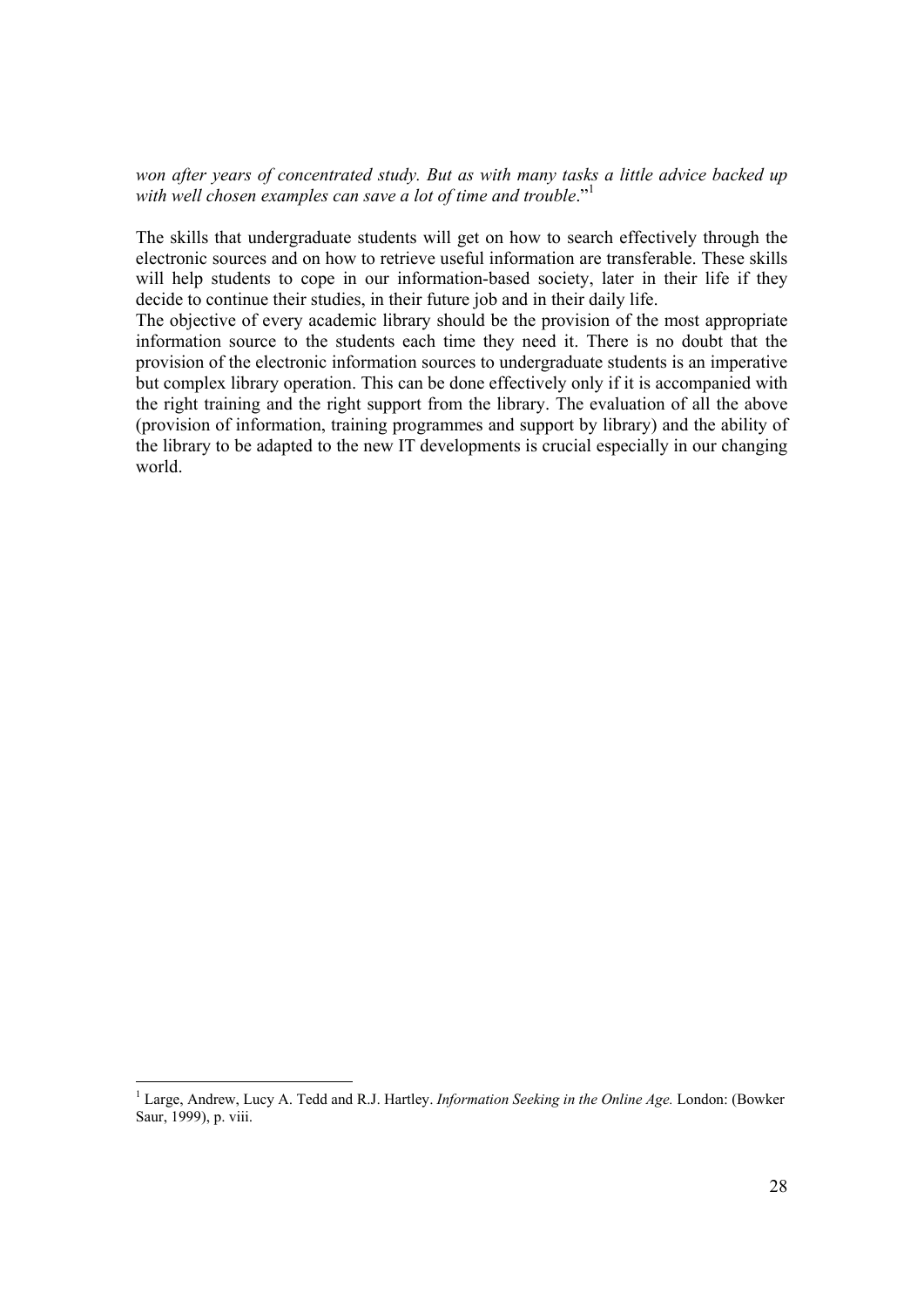# **List of Acronyms**

| <b>BIDS</b> | <b>Bath Information and Data Services</b>       |
|-------------|-------------------------------------------------|
| CD-ROM      | <b>Compact Disk Read Only Memory</b>            |
| <b>DOS</b>  | <b>Disk Operating System</b>                    |
| E-journals  | Electronic journals                             |
| E-mail      | Electronic mail                                 |
| E-sources   | Electronic sources                              |
| <b>ERIC</b> | <b>Educational Resource Information Centre</b>  |
| <b>FTP</b>  | <b>File Transfer Protocol</b>                   |
| <b>HTML</b> | <b>Hyper Text Markup Language</b>               |
| <b>Http</b> | <b>Hyper Text Transfer Protocol</b>             |
| <b>ICT</b>  | Information and Communication Technology        |
| <b>IFLA</b> | International Federation of Library Association |
| IP address  | <b>Internet Protocol address</b>                |
| IT          | <b>Information Technology</b>                   |
| OCLC        | <b>Online Computer Library Center</b>           |
| <b>OPAC</b> | <b>Online Public Access Catalogue</b>           |
| PC          | Personal Computer                               |
| <b>WWW</b>  | World Wide Web                                  |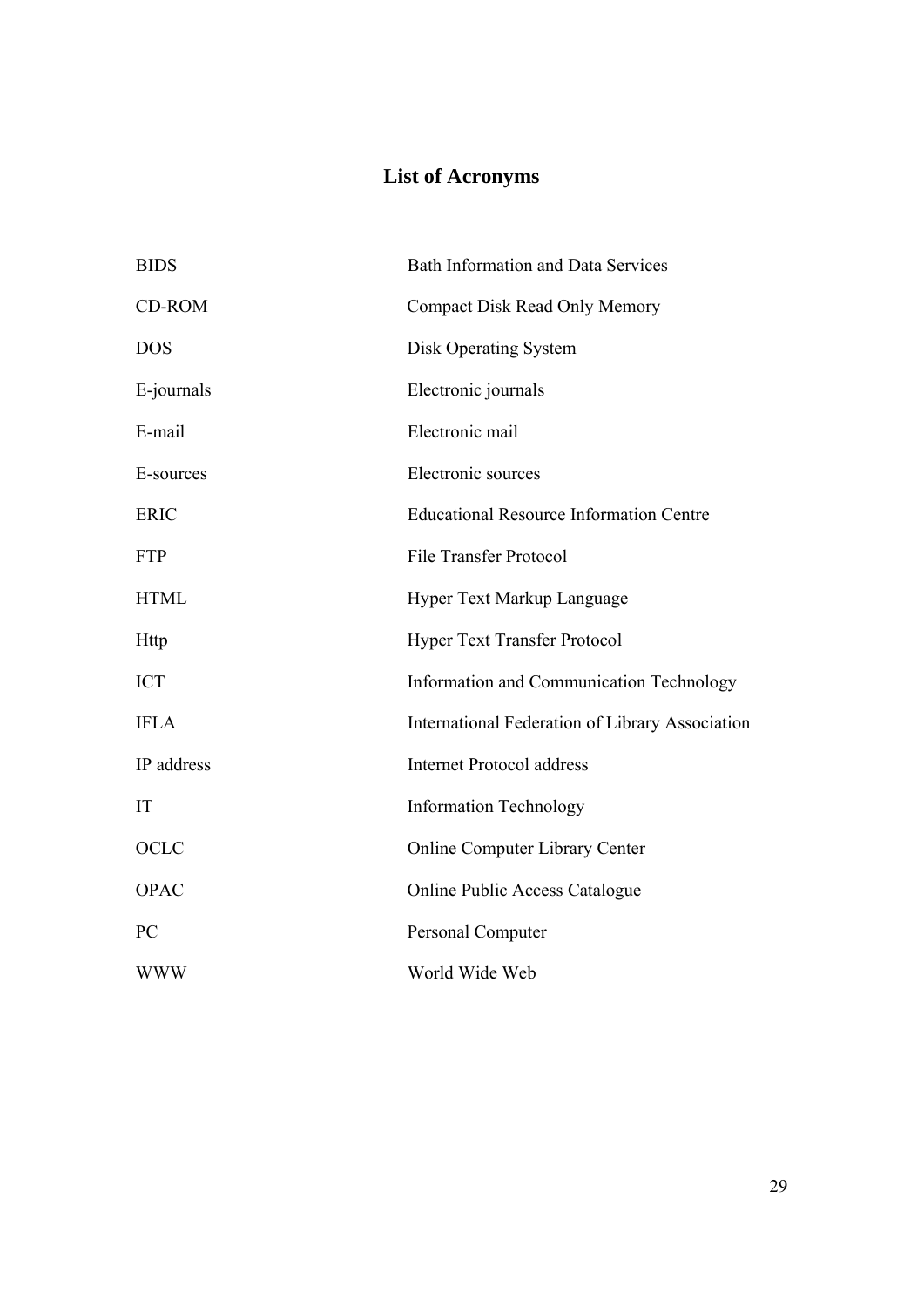# Bibliography

Brekke, Elaine. *User Surveys in ARL Libraries*. Washington, DC: Association of Research Libraries, 1994.

Brophy, P. "Networking in British academic libraries." *British Journal of Academic Librarianship* 8.1 (1993): 49-60.

Brottman, May and Mary Loe, eds. *The LIRT Library Instruction Handbook*. Englewood, Colorado: Libraries Unlimited, 1990.

Caragata, Warren. "Information Overload: The Internet is Fun but is it Useful?" *Maclean's* 107.38 (1994): 60-61.

Cousins, Shirley A., E. Michael Keen and Alan Wheatley. *Advanced Information Access.*  Aberystwyth: Department of Information and Library Studies, University of Wales Aberystwyth, 1995.

Creth, S.D. "A Changing Profession: Central Roles for the Academic Librarian". *Advances in Librarianship* 19, 85-98.

*The Cyberlibrarians´ Rest Room*. Hp. 2000. Online. Angela Elkordy. Available: http://www.angelfire.com/in/virtuallibrarian. 13 Aug. 2001.

Gwilym, Huws. *School Libraries and Learning Resources.* Aberystwyth: Department of Information and Library Studies, University of Wales Aberystwyth, 1996.

*An Integrated information Environment for Higher Education: Developing the Distributed, National Electronic Resource (DNER).* Hp. 2000. Online. Joint Information Systems Committee. Available: http://www.jisc.ac.uk/cei/dner\_colpol.html. 12 Aug. 2001.

Kuntz, Jerry. "Teach and They Shall Find: Teaching Students Successful Online Searching." *School Library Journal* 47.1 (2001): 54.

LaGuardia, Chely , et al. *Teaching the New Library: A How-To-Do-It Manual*. New York: Neal-Schuman, 1996.

Large, Andrew, Lucy A. Tedd and R.J. Hartley. *Information Seeking in the Online Age.* London: Bowker Saur, 1999.

Rapple, Brendan A. "The librarian as teacher in the networked environment." *College Teaching* 45:3 (1997): 114-117.